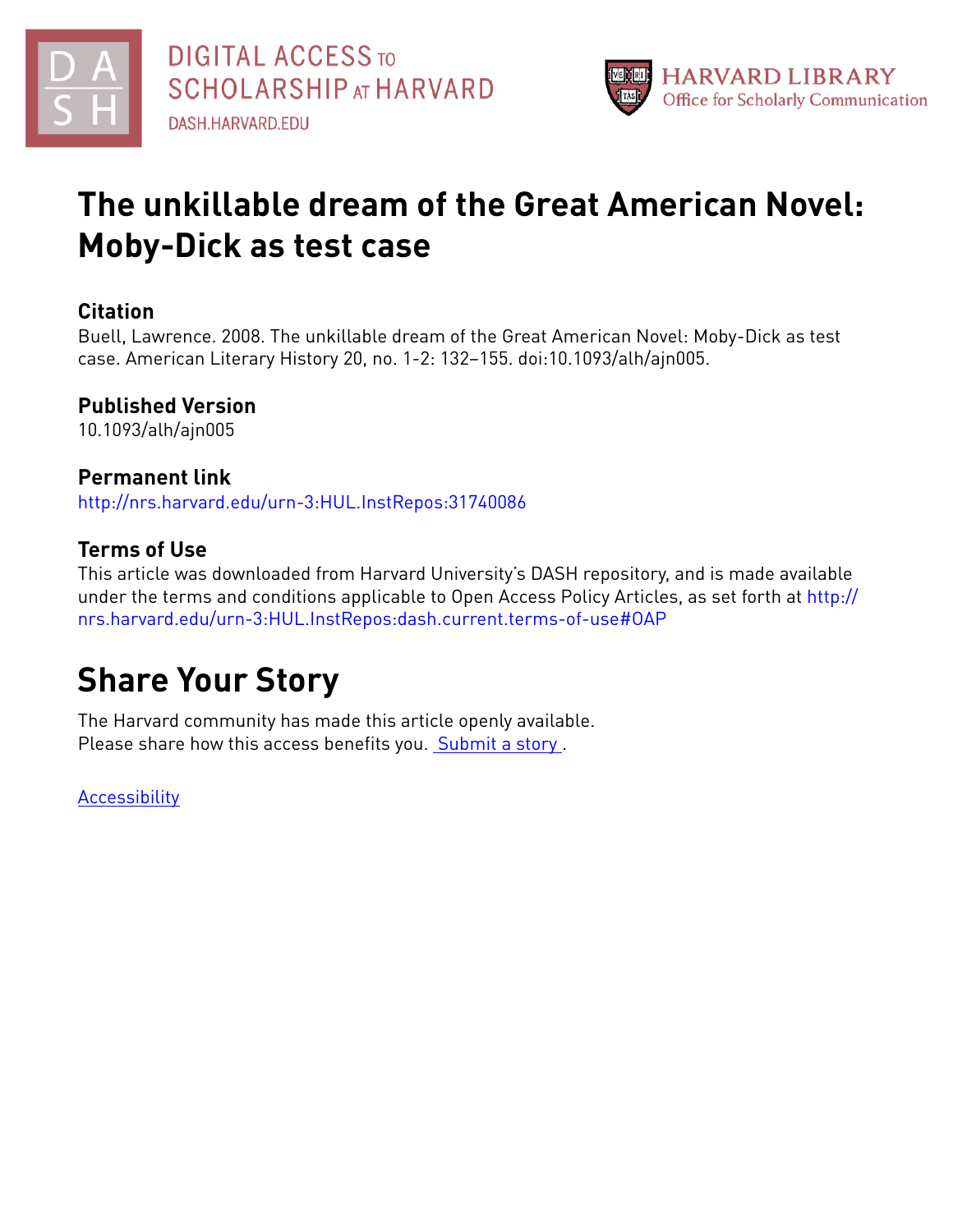# The Unkillable Dream of the Great American Novel: *Moby-Dick* as Test Case

### @ 2007 Lawrence Buell

This essay is an interim report on a long-term study of the chimera of the great American novel–the dream either of writing it or seeing it written. The project has three main facets: a chronicle of the dispensations of authorial, critical, and readerly pronouncements (a story with a distinct beginning, several middles, and no end); historical-formalist comparative examination of several dozen aspirants and/or nominees; and a nation-and-narration metaperspective conceptualizing "American" narrative–in broadest terms–as part of a world system inflected by what Pascale Casanova calls the "Herder effect" (Casanova 78-81,), the postulate of each nation speaking in its own voice, within and against which its writers must thereafter contend, even such resolute cosmopolitans as James Joyce and Samuel Beckett.

This might seem a distinctly unfashionable project. First, as being out of phase with the push to think beyond/outside the confines of nationness for which Americanists, myself included, have lately been calling–as a counterweight to the overemphasis on US literary and cultural difference–the "literature of our own" phase, as it were–that long marked Americanist field-defining work. But beyond this: great American novelism as such would seem so quaintly paleolithic, long since dead a as a viable subject for literary history, criticism, theory. "Aside from pissing off the literati, does the Great American Novel, a monumentally  $19<sup>th</sup>$  century concept, serve any higher purpose?"–so starts one recent manifesto (A. Williams).

Indeed, the dream of the G.A.N.–initially reduced to acronym status by none other than Henry James1–has been killed off not once but at least twice. First, by degenerating into a media cliché soon after first launch–on the same level, one  $19<sup>th</sup>$  century critic dryly observed, as "the great American sewing-machine, the great American public school, [and] the great American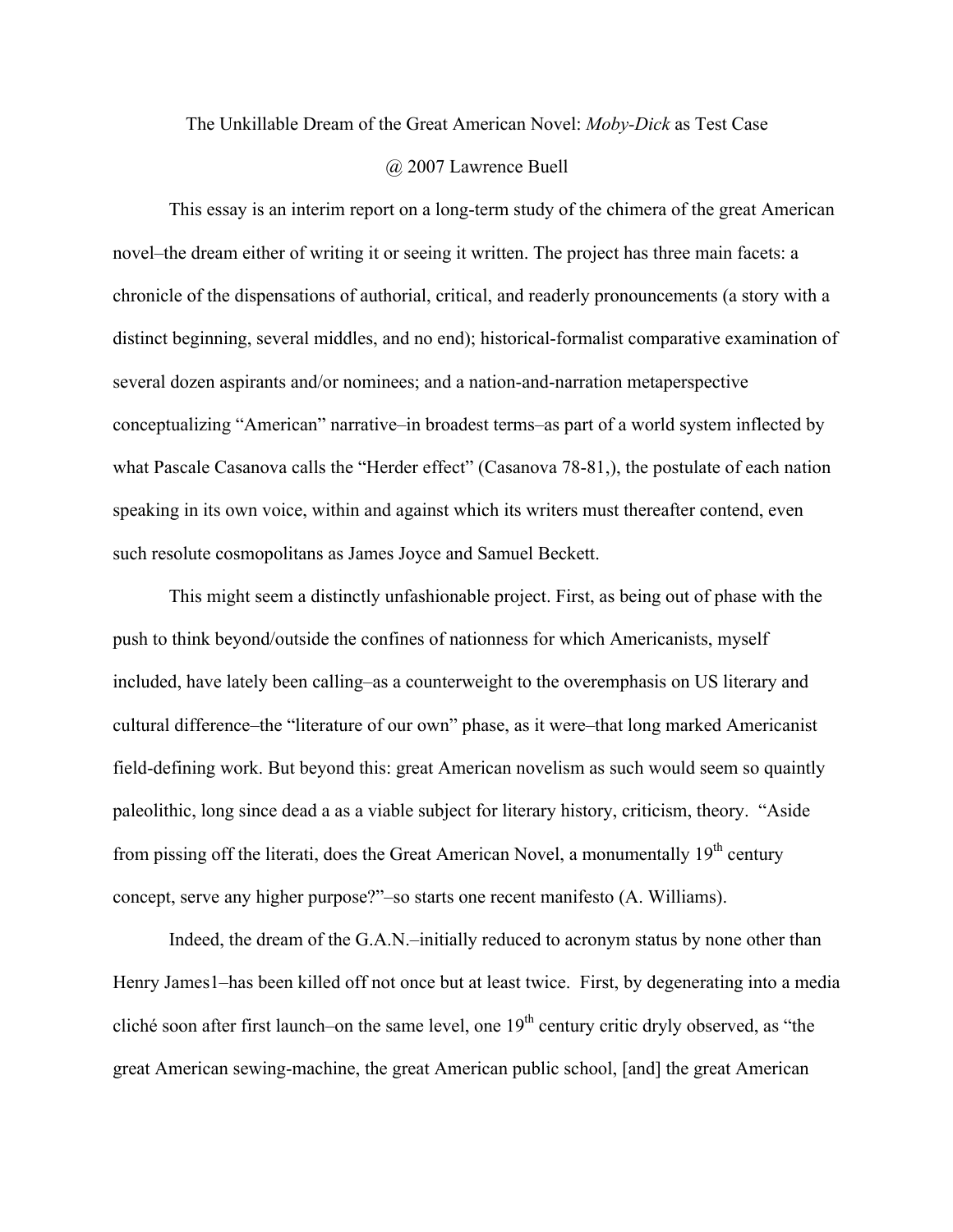sleeping car" (Allen 1403). It was killed off again with the rise of American literary studies as an academic specialization in the middle half of the  $20<sup>th</sup>$  century, by a string of articles dismissing the GAN as a naively amateurish age-of-realism pipe dream, "faded into the limbo of literary lost causes" (Knox 1968, 64).2 Scrolling more slowly through the decades, we find a bad-tempered equivalent of the "escalator effect" with which Raymond Williams metaphorizes the history of pastoral nostalgia: each generation fancying that the one before lived a life closer to nature (R. Williams 9-12)–but for Great American Novel commentary playing itself through as a discourse of repeated *dis*-enchantment: each generation seeing the one before as more gullible than itself.

Yet critical pissiness also suggests the persistence of some sort of hydrant, however phantasmal. Clearly neither critical skepticism nor authorial diffidence ever kept U. S. writers from attempting big national fictions, then or now. "Every American novelist," Maxine Hong Kingston once wrote, secretly "wants to write the Great American Novel" (Kingston 57-58). – This during the runup to *Tripmaster Monkey,* one of the texts on my list.3 Or take the spate of Y-2K doorstop books summing up the century, or at least the half-century, such as Updike's *The Beauty of the Lilies* and DeLillo's *Underworld*. 9/11 may well generate the same. As my colleague Louis Menand remarked to me, no serious reviewer today would tout a book as the great American novel, yet it's hard to think of a major US novelist who *hasn't* given it a shot. The persistence in the face of skepticism and mockery of desire for a preeminent text (or select group of texts) that some day if not already might encapsulate national experience reflects some sort of entrenched quasi-understanding among authors, critics, publishing industry, and readers at large to read the national through N number of a perhaps infinitely extending series of putative master narratives–an alliance reinforced every time some random journalist compares Lyndon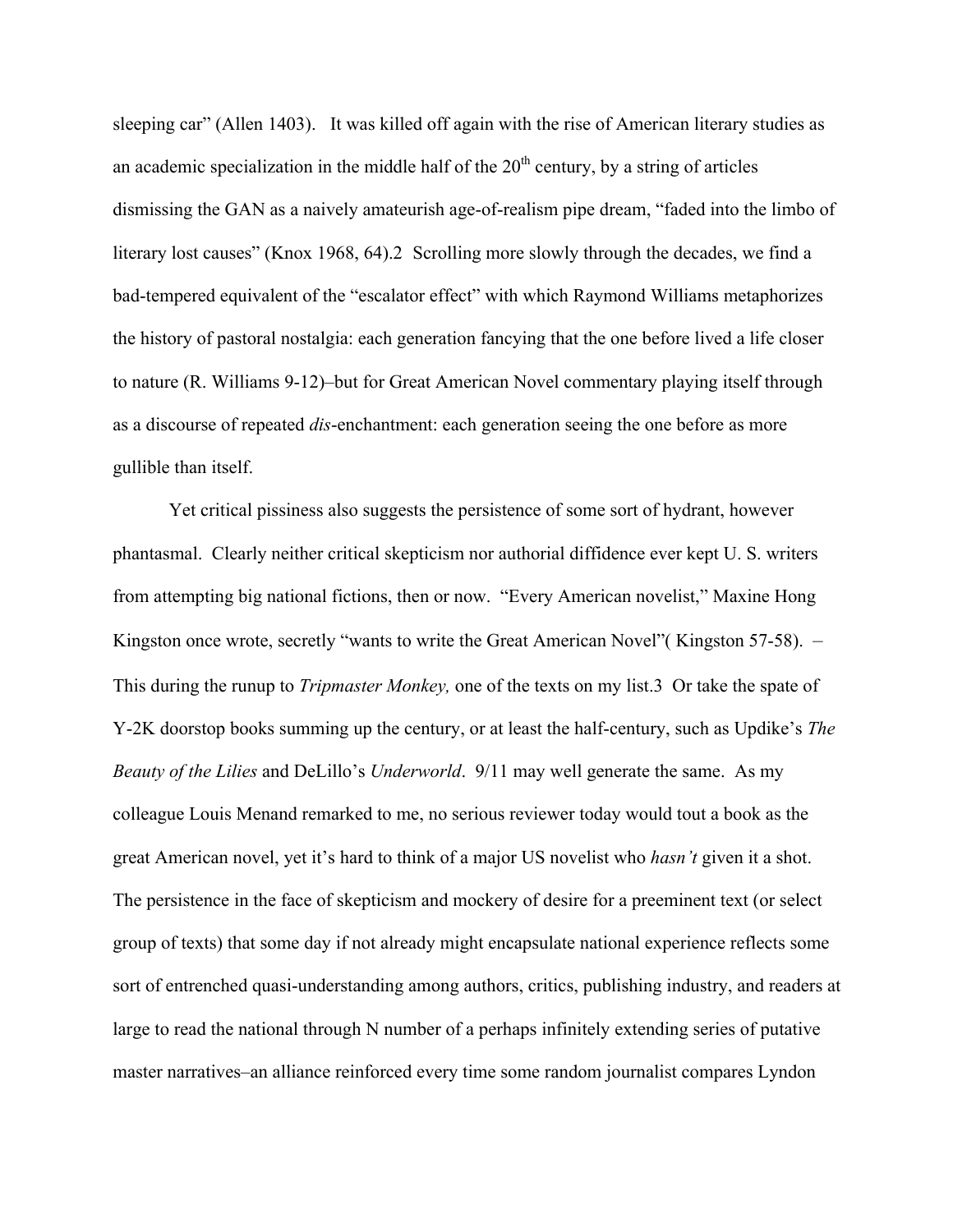Johnson or George W. Bush to Captain Ahab stalking the whale–or when "Bush's brain," presidential advisor Karl Rove summed up the sense of being hounded by Democratic lawmakers as: "I'm Moby-Dick and they're after me" (Baker and Fletcher). Even that disaffected manifesto quoted earlier gets sucked into the vortex by going on to specify nine socalled "parameters" for GAN aspirants "that should go without saying," the last of which is that "It has to reference *Moby-Dick* as the Great American Novel" (A. Williams).

Regarding the obsolescence of the nation-focus, I hope to treat both narrative and critical centripetalism in the light of the messily hybrid and migratory character of the texts, tropes, and plot strategies under view–including the fascination with the animating big idea itself. Broadly speaking, the conception of "a" great national novel would seem to be one although hardly the inevitable outcome of "the national longing for form" (Brennan 44-70) in a context of postcolonial anxiety about cultural coherence and legitimation, such as obtained in the U. S. when the GAN first came into circulation. Why a counterpart discourse developed in some Latin American countries rather than others (*cf*. Sommer), and why there is no equivalent in 19<sup>th</sup> century German literary culture for Allesandro Mazzoni's *I Promessi Sposi* (1842) despite the analogous condition of a populace culturally interknit striving to realize itself as a unified country may forever remain something of a mystery. For now, suffice it to say that U. S. literary-cultural history is not unique in its fascination with fictional narratives that promise to sum up the national essence nor by the same token need or should an inquiry into such lead to naive reaffirmation of U. S. literary autonomy.

### Genesis, Premises, Templates, Dispensations

Often we can't specify when a concept gets put into circulation. Here, we can: a short essay of January 1868 by New England man of letters and Civil War veteran John. W. DeForest,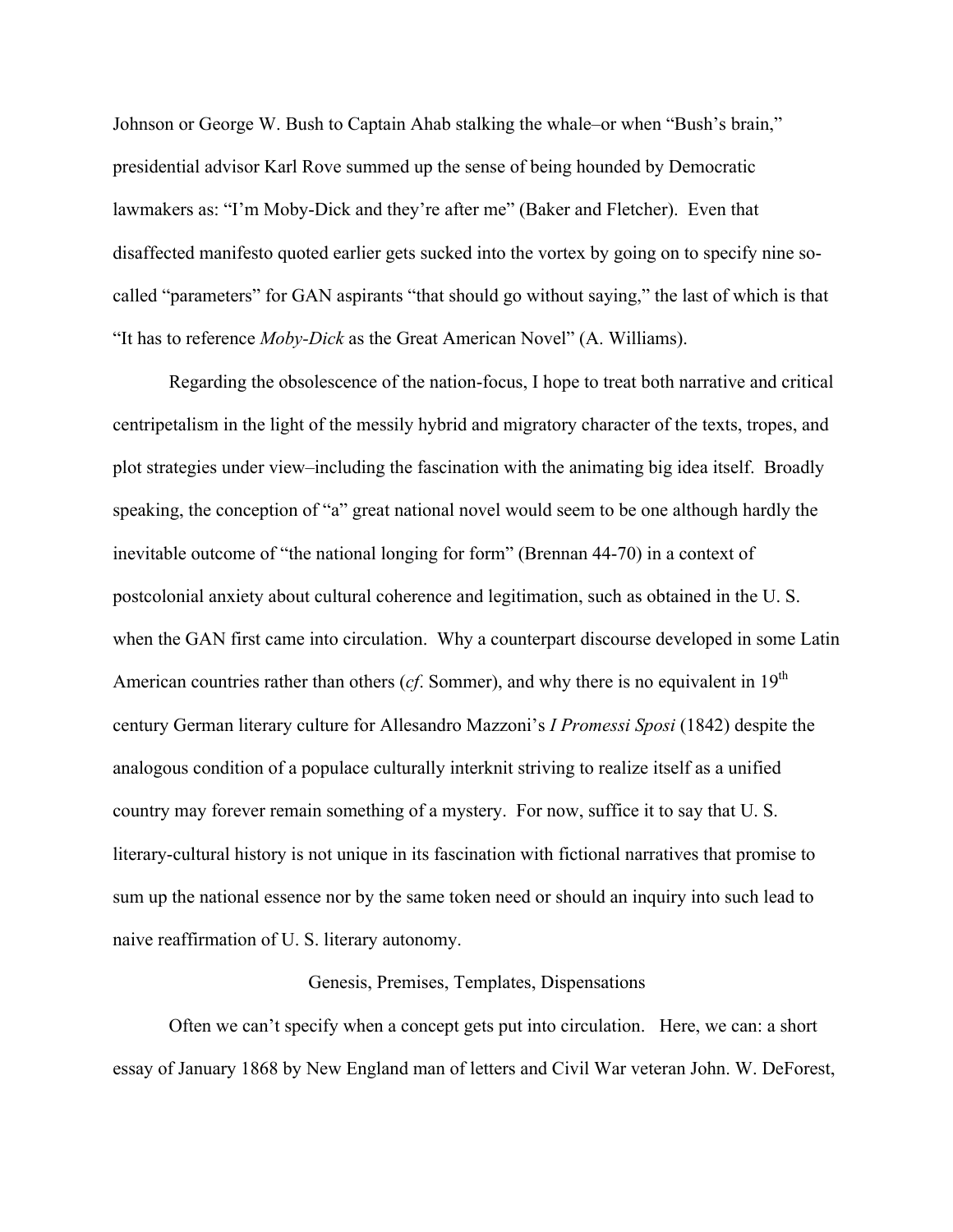author of a new novel that clearly tried to model his idea, *Miss Ravenel's Conversion from Secession to Loyalty* (1867)–one of those historically notable (Fluck 88-113) but subgalactic texts that keep getting rediscovered and then falling out of print.

DeForest envisaged a work that would capture "the American soul" through portrayal of "the ordinary emotions and manners of American existence" *via* a "tableau" that would grasp the full geographical and cultural range of national life, with the amplitude of a Thackeray, a Trollope, a Balzac (De Forest 27). To date, he argues, American fiction has been overwhelmingly "local" or sectional; moreover its best fiction writer, Hawthorne, captures "little but the subjective of humanity." The closest approximation is Harriet Beecher Stowe's *Uncle Tom's Cabin* (1852), which despite glaring defects did have "a national breadth to the picture, truthful outlining of character, natural speaking, . . . drawn with a few strong and passionate strokes, not filled in thoroughly, but still a portrait" (28).

De Forest risked self-contradiction in taking for granted that there must be such a thing as *an* "American soul" when the literary evidence to date, by his own sayso, argued the opposite. He was myopic in positing that regional and national fiction must be antagonistic. So too his assessment of *Uncle Tom's Cabin*, which shows scant interest in slavery and racial division except as issues now happily resolved, much less in the possibility that a black novelist (say) might see things differently from a white one. Such limitations mark him as the product of a particular background and time: a white Anglo-American Yankee writing in the immediate aftermath of the War, with fictional realism coming into ascendancy, long before the critical establishment began to take serious notice of the large body of narrative writing by writers other than white protestants.

Myopic–yet prophetic too. Critical calls for an autonomous national literature dated back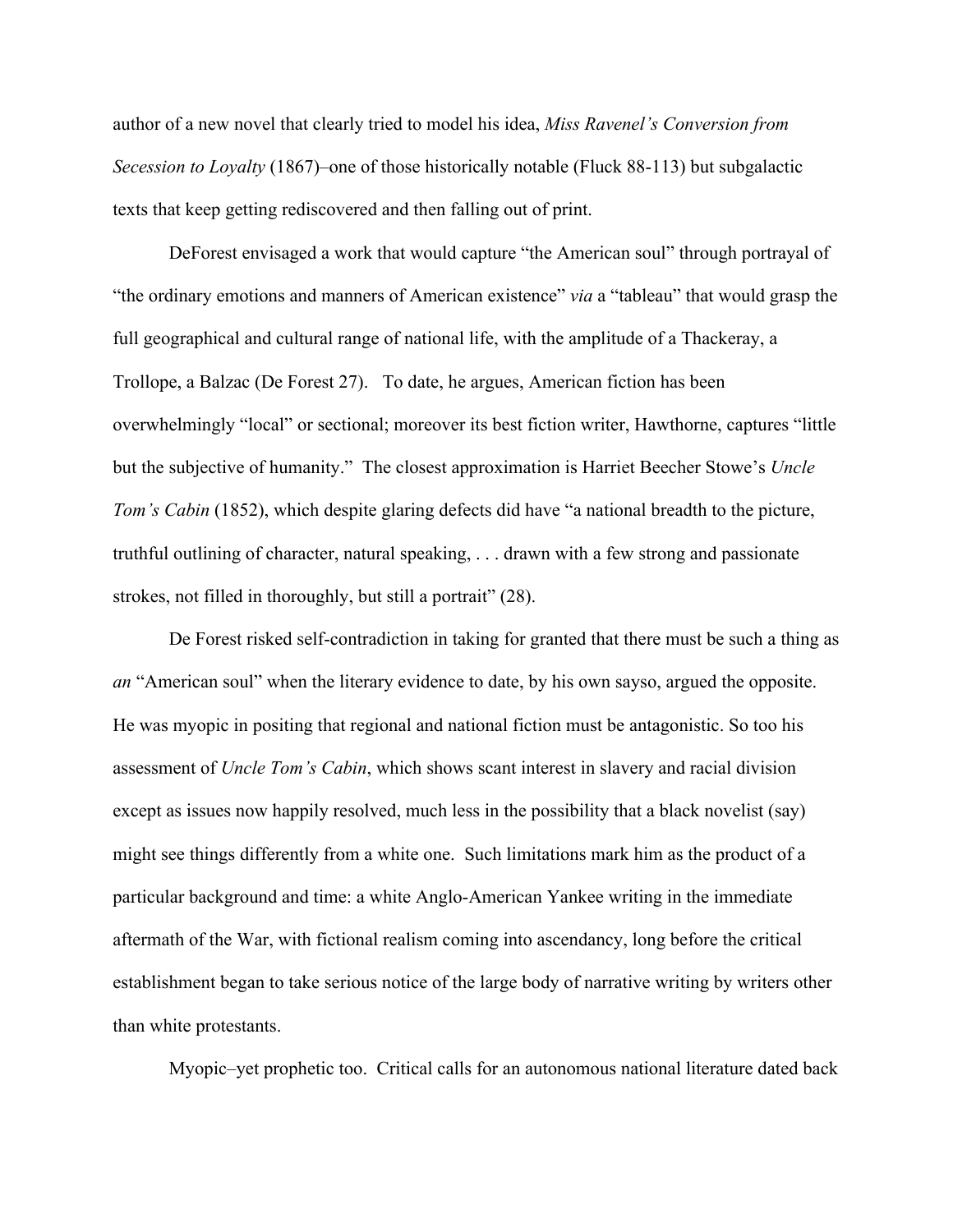to the Revolution–but no substantive theory of what might actually constitute *national* fiction had congealed, due partly to the regional fissuring DeForest deplores. With the war behind and completion of territorial conquest and hinterland settlement in sight, so too (for the first time) was the GAN. It was, in short, arguably at once the leading literary edge of the "romance of reunion" between northern and southern whites (Silber, Blight)–and, beyond that, a leading literary edge of the broader push toward consolidation of the nation as literary, cultural, and political unit (*cf.* Giles). Also pivotal was prose fiction's rising critical prestige stateside. Nina Baym, the most thorough student of antebellum fiction criticism, convincingly argues that the emergence of the GAN idea required a greater acceptance of prose fiction as a high art form than then obtained,4 however much Cooper, Sedgwick, Hawthorne, Poe, Melville, and Stowe, and others, helped make that emergence possible. Sure enough, I've unearthed only a few scattered antebellum references to "the great American novel," the earliest an advertisement for a 1852 London penny edition reprint of–fortuitously–*Uncle Tom's Cabin*, a promotional hype that simply touts its runaway best-seller status.5

De Forest's essay was also prophetic in its concurrence with a rising tide of nation-centric theory abroad. The conception of national literature as national expression in Hippolyte Taine's just-published *Histoire de la litérature anglaise* (1863) would have immense influence on latecentury formulations of American literary/cultural difference (Evans 12-13, 92-93). This too was the eve of Ernest Renan's seminal essay, "What Is a Nation?" (1882), which defined "a nation" as "a soul, a spiritual principle," entailing "the possession in common of a rich legacy of memories" and "the will to perpetuate the value of the heritage that one has received in an undivided form" (Renan 19). That personification is the remote origin of the most influential treatise on nationalism in recent times, Benedict Anderson's *Imagined Communities* (Anderson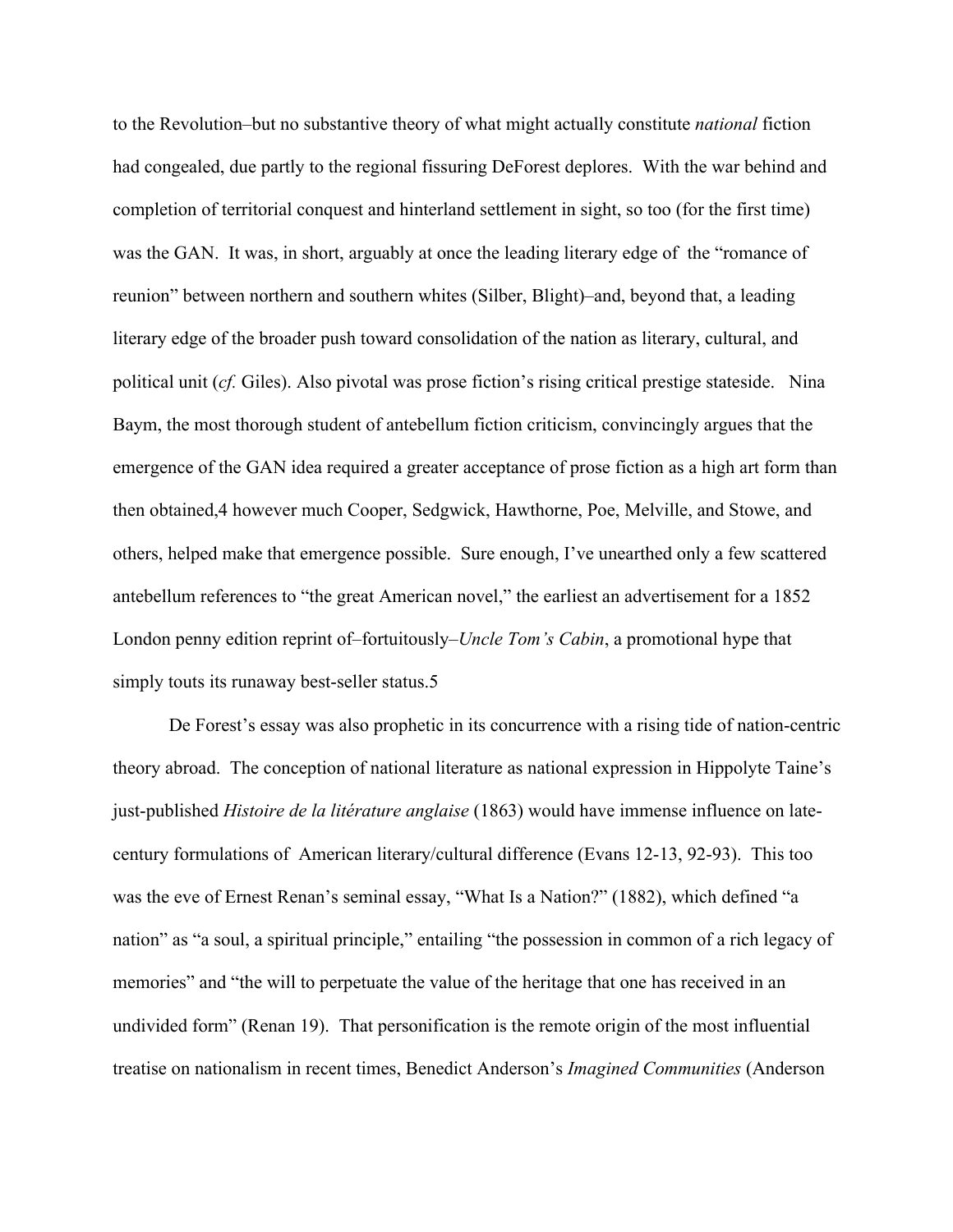15 and ff *passim*)*,* which reinvents nationalist theology as mythic fabrication.

Anderson of course theorized the nation as the fruit of collective imagination, not primordially "there." Whatever *its* shortcomings (*cf.* Bhabha), this model without question intensified literary-critical attention to the historic role of literature and the arts in the work of nation-building. Through an Andersonian prism, nations seemed indeed to "depend for their existence on an apparatus of cultural fictions in which imaginative literature generally plays a decisive role"–in the first instance the novel particularly (Brennan 49). De Forest himself would never have made such big claims about the *American* novel, which for him barely existed. His standpoint was far closer to Renan's: that national fiction presupposed a national soul, not that fiction was a nation-building force. He shows no interest for example in *Uncle Tom's Cabin'*s activist thrust, much less its possible role in touching off the Civil War. Yet he took the notion of nation-building and fiction-building as intertwined projects to a new plane of assertion that haunted later novelistic and critical practice. The very naivete of Taine's, Renan's, and De Forest's hypostasizations relative to Anderson's demystification of nation as a produced effect abetted the mentality that a nation's artifacts might embody nationness even if not create it.

At all events, GAN soon entrenched itself a term of reference for publishers, reviewers, and critics, despite the skepticism it provoked.6 Though used more as epithet than as a concept defined with any precision, several specific connotations quickly took hold.

First, GAN discourse commingles retrospect with anticipation, typically stipulating that the great work remains unwritten, although some previous named effort points the way. When a specific claim *is* lodged, except for publisher advertisements of new titles it's usually a novel a decade to a generation or more older. Second, GAN discourse therefore correlates broadly–but unevenly–with evolving canon theory, increasingly appropriated–though never monopolized–by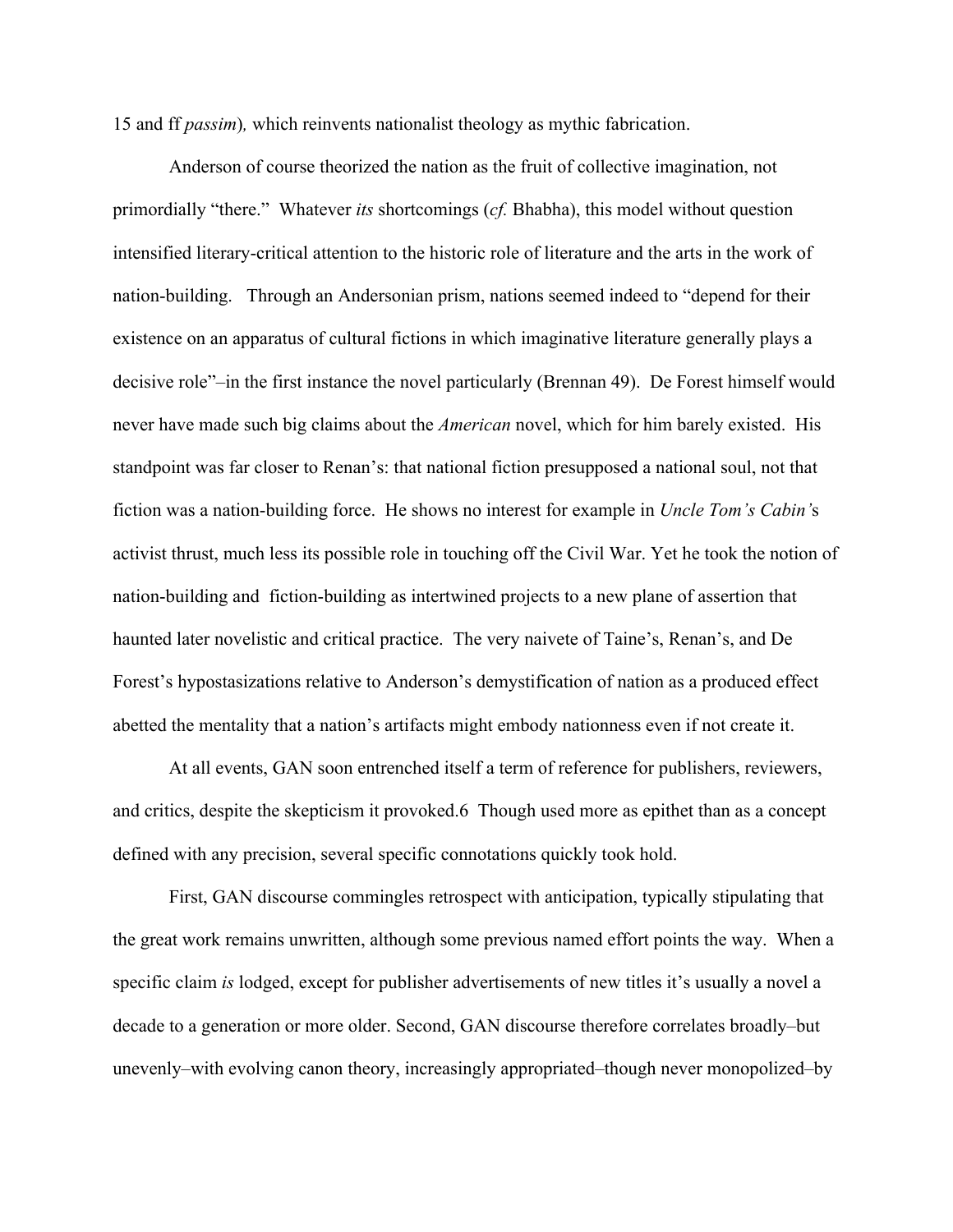the professoriat. On the one hand, GAN talk is a far more open, participatory, discourse, as evidenced for example during the early years by contributors' columns in newspapers and magazines and in our own time by internet blogs. Googling "great american novel" while drafting this essay yielded 27,500,000 hits, (many of them redundant, of course). On the other hand, both late Victorian common readers and turn-of-the-21st-century bloggers have regularly been swayed, even against their intuitive judgments, by what they take to be critical consensus– as for instance with those today who accept *Moby-Dick* as a possible GAN while confessing that they don't much like or understand it.7

A third constituent is the paradox of the one and the many. Although the mythical GAN is regularly hypostasized as a singular, unique "the," more often than not it's taken *de facto* as a plural category. One can readily think of it as, say, a top five, as with the much-publicized 2006 *New York Times* poll of the best American novels of the past quarter century. (Toni Morrison's *Beloved* received the most votes overall) (Scott 16-19). Or as an open, even infinitely extendable series. This pluralization comports with the disputes over criteria dating back to De Forest. Should regional fiction be disallowed? Frank Norris, for one, claimed the opposite (Norris). Should the setting necessarily be American? Edith Wharton argued the contrary (Wharton). Must it be a realist mimesis? Most authors and readers seem to have thought so, especially through the 1930s, but many objected from the start, anticipating the now-discredited but hardly defunct correlation first suggested by D. H. Lawrence and F. R. Leavis of romance as the mark of American fictional difference8–a claim also sometimes made (on rather different grounds) for Latin American narrative as well (*e.g.* Glissant 105).

So even though the GAN has typically been deployed as a labeling device, it implies also a rudimentary conceptual matrix, an incipient critical problematics–and not merely for the score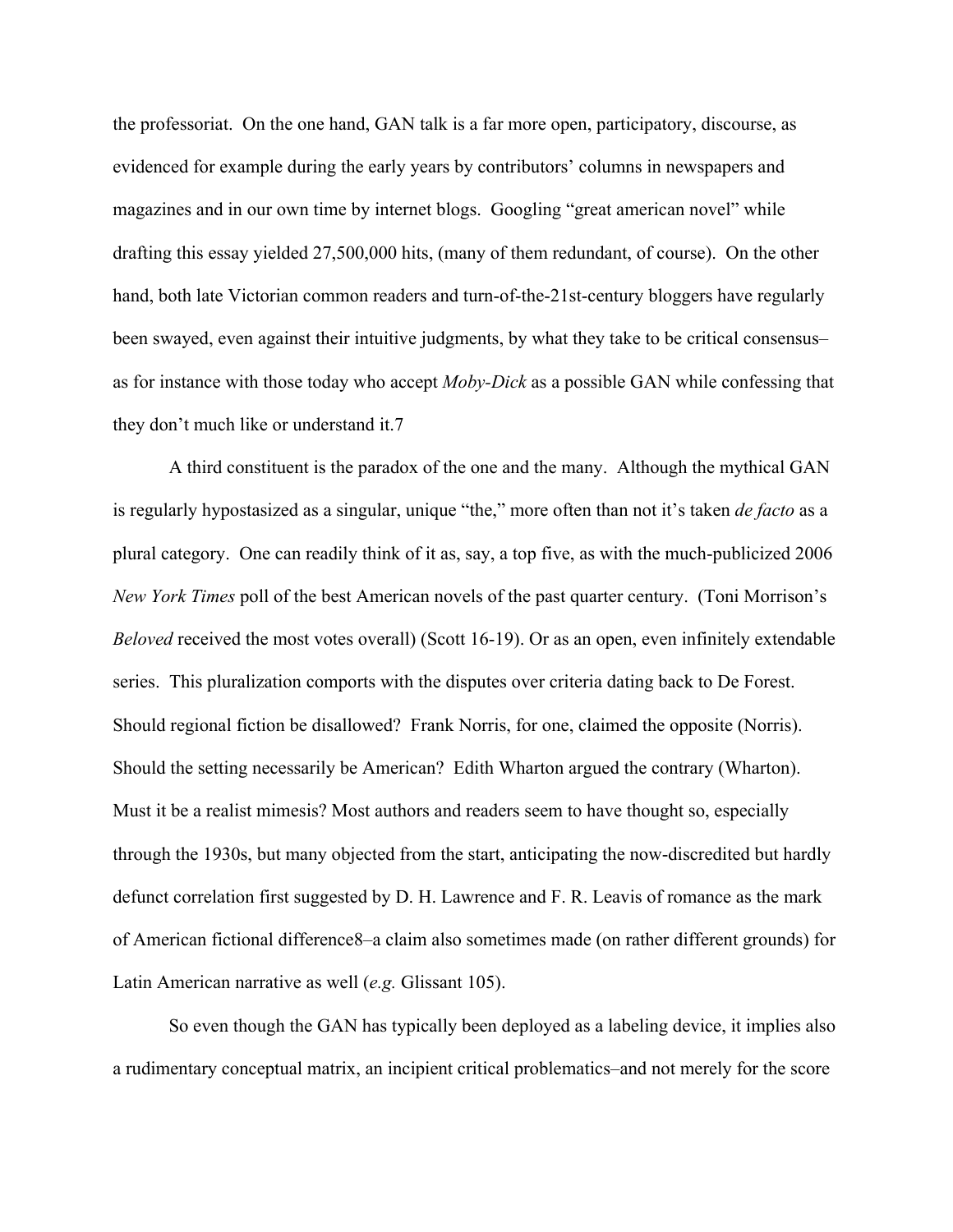of novels most commonly so named by those who play the game, but also as a basis for mapping the whole, massively complex ever-changing flow of narrative discourse in U. S. history since its inception.

Several recipes or formulae–*not* mutually exclusive–seem to facilitate, though hardly ensure, GAN status. The most obvious and sure-fire is to have been subjected repeatedly to a series of memorable rewritings (in whatever genre or media), thereby giving the text a kind of master-narrative status whether or not it aspired to such. Of this *The Scarlet Letter–*the most durably canonical classic American fiction–is my favorite premodern demonstration case, both despite and because it is arguably at least as much a diasporic or "Atlantic world" narrative as an "American" one, despite having traditionally been treated by Americanists as a designedly fictive myth of national/Puritan origins (*cf.* Buell 2005). Recipe two might be called the romance of the divide (or "divides," plural), fictions of sectional and/or ethno-racial division instantiating that division in the form of a family history and/or heterosexual love affair, which thereby becomes a national synecdoche. De Forest's *Miss Ravenel* builds around this trope, though by far the most influential early text is *Uncle Tom's Cabin*. Recipe three is a narrative centering on the lifeline of a socially paradigmatic figure, (traditionally male, but diminishingly so) whose odyssey tilts on the one side toward picaresque and on the other toward a saga of personal transformation–or failure of such. Among premodern candidates, *Huckleberry Finn*stands out in later critical accounts if not in its own time. An expanded variant of the socially representative protagonist mode, indeed arguably a category of its own, is the paradigmatic family saga, as in Gertrude Stein's *The Making of Americans,* William Faulkner's *Absalom, Absalom,* and John Steinbeck's *Grapes of Wrath.* Still another recipe is the heterogeneous symbolic assemblage of individuals, often positioned in a confined space in the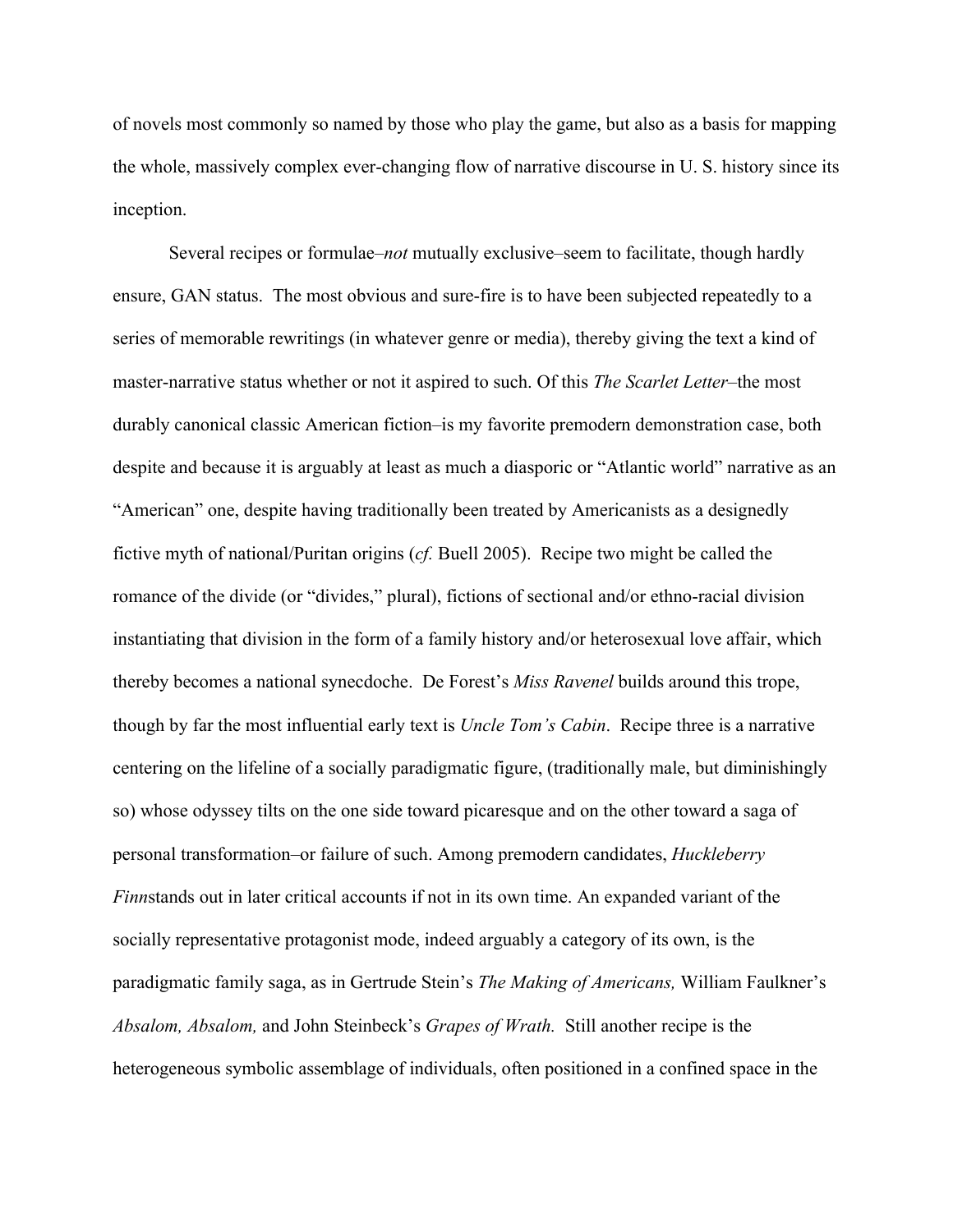service of a common task or defined against the background of an epochal public event, constituting thereby an image of "democratic" promise and/or dysfunction. Here *Moby-Dick*, with its complex ideologization of the shipboard microcosm, the global village that is the *Pequod*'s crew, today stands preminent among "classic" U. S. fictions. That *Scarlet Letter, Uncle Tom's Cabin, Huckleberry Finn,* and *Moby-Dick* have in fact been cited in latter-day lists of possible GANs more often than any other premodern texts9 of course confirms the ongoing influence of critical canonization (in Stowe's case, recanonization), ratified by school syllabi and artistic recyclings at various levels of sophistication from pop to avant-garde, in shaping public memory of what counts as monumental in the distant past if not the near distance.

These encapsulations, formulistic though they are, should substantiate why a Great American Novel project must be transnational–and transgeneric as well. Recipe number three, for example, can't be understood without taking into account antecedent picaresque and *Bildungsroman* traditions, not to mention such nonfictional prototypes as slave narrative, conversion narrative, and Franklinesque success stories–none of whose provenances are distinctively national. The same holds for novels like *Moby-Dick* that build on the heteroglot assemblage scenario: *e.g.* Frank Norris's *The Octopus* (especially if considered as the first of an unfinished trilogy), Dos Passos' *U.S.A.* trilogy, Mailer's *The Naked and the Dead* (steeped in both Melville and Dos Passos), and Pynchon's *Gravity's Rainbow* (steeped in Melville if not also Dos Passos).

Perilous though schemes of periodization always are, for rough and ready purposes one might distinguish three phases of GAN discourse. During the late 1800s, the basic templates and defining issues were set in place. Then came a further surge of interest among writers and reviewers, followed by expressions of disavowal by the emerging literary-scholarly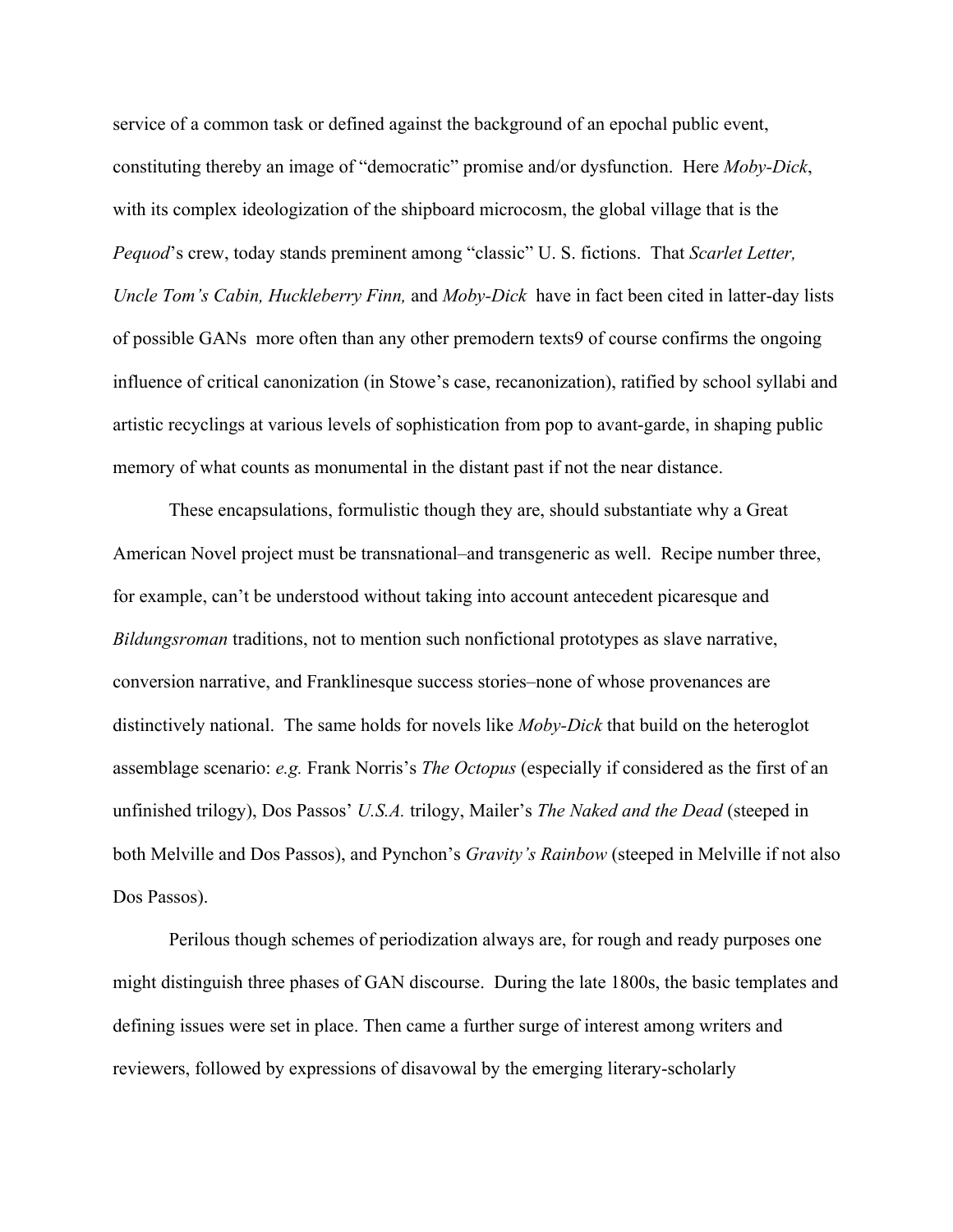establishment. On the one hand, a number of major novelists increasingly weighed in during the first third of the  $20<sup>th</sup>$  century with position statements bespeaking personal investments in the GAN (*e.g.* Norris, Wharton, Lewis *per* Schorer 302, Dreiser), and the most exhaustive attempts yet to actualize the GAN–whether or not directly so professed–hit the market: *e.g.* Dreiser's *An American Tragedy* (1925), Stein's *The Making of Americans* (published 1925, though written 1911), and Dos Passos' *U.S.A.* trilogy (1930-7). It's tempting to see the 1920s (also the decade of the slow-selling but now perennial nominee *Great Gatsby* and faded contender *Babbitt*) as a breakthrough point, somehow also connected with the rise of the U. S. to acknowledged world power status and the birth of American literature as an academic discipline. Yet however influential these developments in promoting circulation and prestige of U. S. worldwide the professionalization of American literature studies also reinforced a dismissive view of the GAN idea as amateurish sloganeering on behalf of a dubiously middlebrow project not to be confused with what really counted in modern fiction, the high modernist revolution from James and Conrad on10–a judgment explicitly seconded by (some) creative writers. New journalist Tom Wolfe, for instance, drew on Lionel Trilling's critique of Dreiseresque social realism in explaining "Why They Aren't Writing the Great American Novel Anymore." Answer: the panoramic social novel was dead: "Most serious American novelists would rather cut their wrists than be known as 'the secretary of American society'"–Balzac's self-description. "With fable, myth and the sacred office to think about–who wants such a menial role?" (Wolfe 157).

Since Wolfe wrote this (1972), indeed since World War II, precious few novelists or critics of stature have deigned to treat the GAN as a credible idea or enabling myth. British writer Martin Amis' defense of Saul Bellow's *Adventures of Augie March* as the book that "retired the cup" (Amis 114) and American novelist Jane Smiley's of *Uncle Tom's Cabin* as the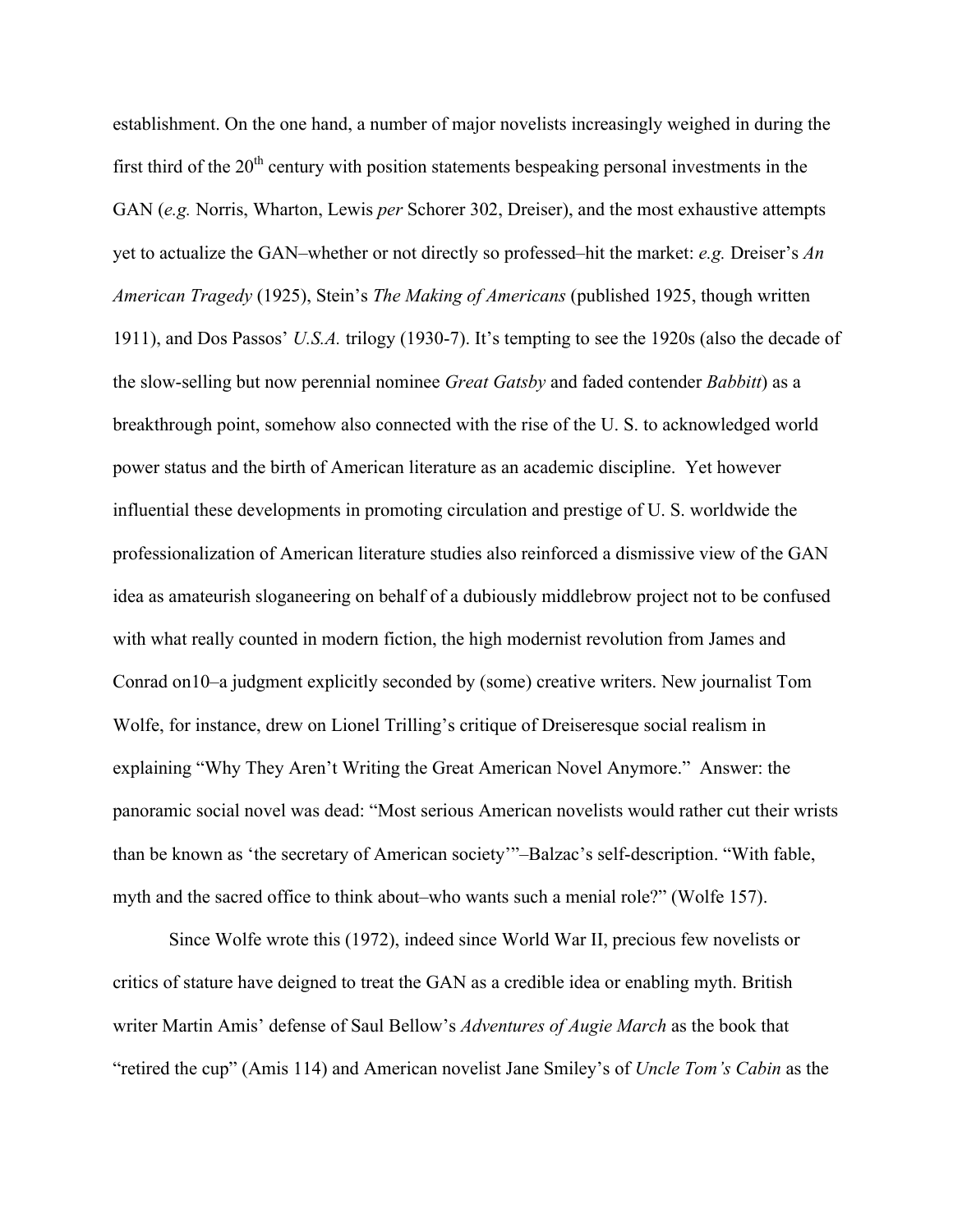book that should have been the *ur-*text for American fiction rather than *Huckleberry Finn* (Smiley) are conspicuous exceptions. More indicative of the distinct unfashionableness of GANtalk is Norman Mailer's gun-shy tribute to Dos Passos: "'If we have any *one* great American novel, and perhaps we don't, but if we do; it *would* be *U. S.A.*'" (Mailer). Still, notwithstanding its ostensible second death, the idea lives on as mantra and as aspiration–and this because as well as despite the double-whammy of the modernist (and postmodernist) revolutions and the critical sophistication of U. S. literature studies with the academicization of the field.

How can that be? Well, for one thing the desire to produce and consume social realist fiction has never gone out of fashion, and furthermore it's tended to renew itself by hybridizing with modernist and then postmodernist experimentalism. Among latter-day contenders and/or nominees, witness *Augie March,* behind which stands Dreiser as well as Whitman and Twain; *Invisible Man, behind which stands Dostoyevsky as well as Emerson, Twain, Faulkner, and* African-American musical and oral vernacularity; and De Lillo's *Underworld*, a hybrid of oldfashioned chronicle fiction and postmodern tonal flatness, ludic parody, and scrambled temporality.

Second, the dream of the GAN has arguably gained more than it's lost as the result of the related phenomena of multiple ethno-literary renaissances starting in the 1920s and the two-stage process within American literature studies of first winnowing the U. S. literary canon down to a select number of galactic luminaries during the middle third of the century, followed by the contestation of the distinctly white, male, protestant, politically liberal result on behalf of (especially) women and nonwhite writers this process marginalized. The winnowing phase helped catalyze *inter alia* the Melville revival, Faulkner's canonization, and what Jonathan Arac shrewdly calls *Huckleberry Finn*'s "hypercanonization"–a term that might also be applied to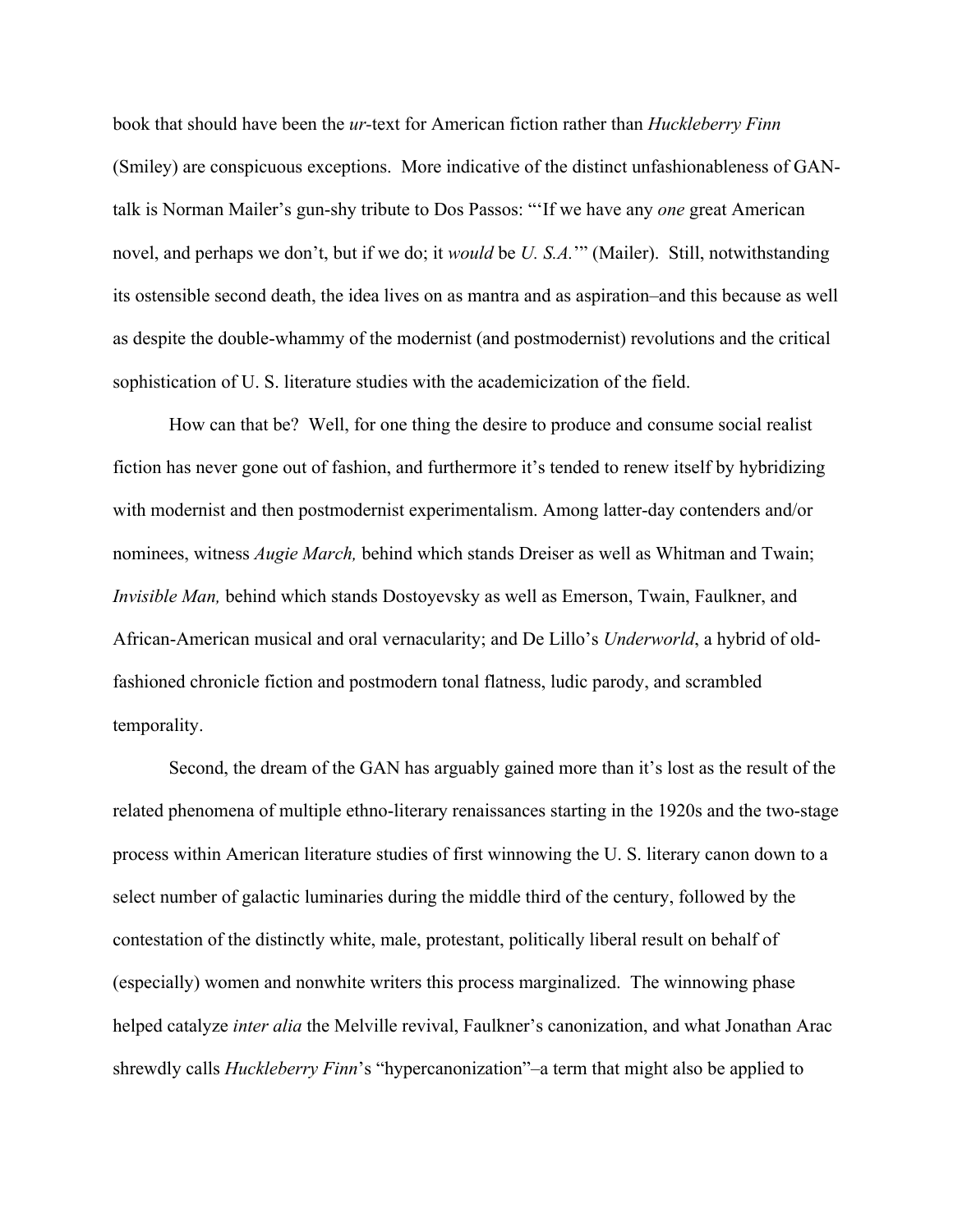(say) *Moby-Dick* and *Great Gatsby*, also beneficiaries of this mid-century winnowing process now seemingly become permanent classics, pedagogical staples, and fixtures on popular lists of top-GAN possibles. The (re)opening of the canon in the 1970s and after *inter alia* reestablished *Uncle Tom's Cabin* as a towering–however dubious–presence in U. S. fiction history and helped prepare the way for Morrison's *Beloved* (central to which is the historical incident Stowe drew upon for Eliza Harris' escape and Cassy's infanticide) to top the 2006 *New York Times* poll. But what especially deserves stressing here is the complex symbiosis between the canonical winnowing phase and the revisionist phase that displaced it. For example, the mid-century critical apotheosis of *Huck Finn* that Arac skeptically demystifies, from humorous bad-boy picaresque suspiciously tolerant of white hegemonics to elevating conversion narrative of southern lad resolved to go to hell rather than return friend Jim to slavery (Arac 37-182), strengthened its eligibility as a pre-text for both Bellow's *Augie* and Ellison's *Invisible Man*– breakthrough achievements in Jewish and African American fiction that updated the recipe of the socially representative protagonist by fusing "mainstream" precedent with "ethnic" narrative traditions emanating from Jewish immigration narrative and slave narrative respectively. Reciprocally, the interlinked critical rehabilitation of slave narrative and the rise of contemporary neo-slave narrative (Rushdy)–both minoritarian variants of the socially representative protagonist-centered recipe–helped create the feedback loop that generated rereadings of *Huck Finn* itself as strongly inflected by slave narrative (*e.g.* Andrews, Mackethan, Mensh and Mensh 34-45 and *passim*).

Third, the GAN idea continues to thrive among the extracademic reading public. Though it may have died out as a topic for "serious" scholars, short-take website manifestos, chatrooms, free-lance postings of lists of GAN contenders abound and multiply freely. To characterize this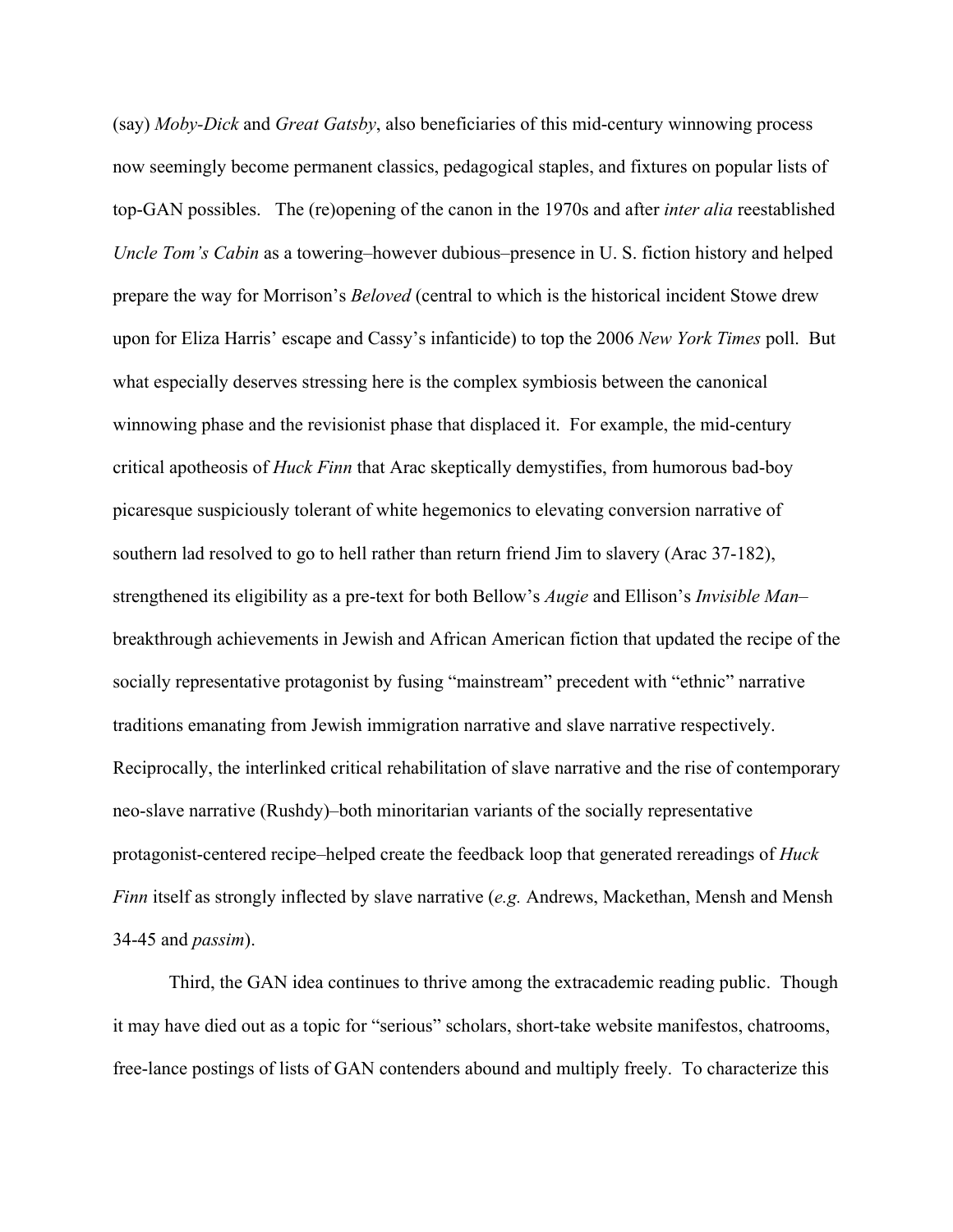as a bottoms-up verdict of the "common reader" against the critical establishment overstates the case, given that internet access correlates with economic status, GAN commentators comprise but a small fraction of all readers, and their verdicts don't diverge hugely from standard college syllabi. What's out there might better be called a quasi-recycling, quasi-cutting loose of (ex- )pupils from schoolroom tutelage. From a magisterial standpoint, it's tempting to discount this barrage of cyber-miscellanea as a symptom of the naive hankering to which books like E. D. Hirsch's *Cultural Literacy,* Alan Bloom's *The Closing of the American Mind*, and Harold Bloom's *The Western Canon* cater: the desire for authoritative standards of literary judgment. But that too is simplistic. For one thing, blogosphere discourse regularly intermixes serious with jocose, generally quite aware (as GAN discourse has always been) that the term belongs in quotation marks even as one joins the game with gusto. Why then participate to start with other than just to sound off? Most obviously and fundamentally, to affirm a memorable reading experience. Beyond this, one finds an intriguingly question-begging desire to address what sort of image of Americanness might be encoded therein. Often this move seems less driven by any investment in the national as such then by the presumption (How responsible are we professors/critics/reviewers for implanting it?) that this is what American texts *do,* or at least this is the way one is talks about them*.* Even more striking about such comments, is how seldom they posit or contend, that a GAN must be celebratory or nationalistic. *Contra* the thrust of academic Americanist criticism since new historicism to pin down canonical texts' ideological valences and especially the senses in which they might abet dominant political formations, freelance GAN punditry seems at least as interested in how the novels in question disrupt mainstream pieties. Which is after all what one might typically expect a person to say about a life-impacting book.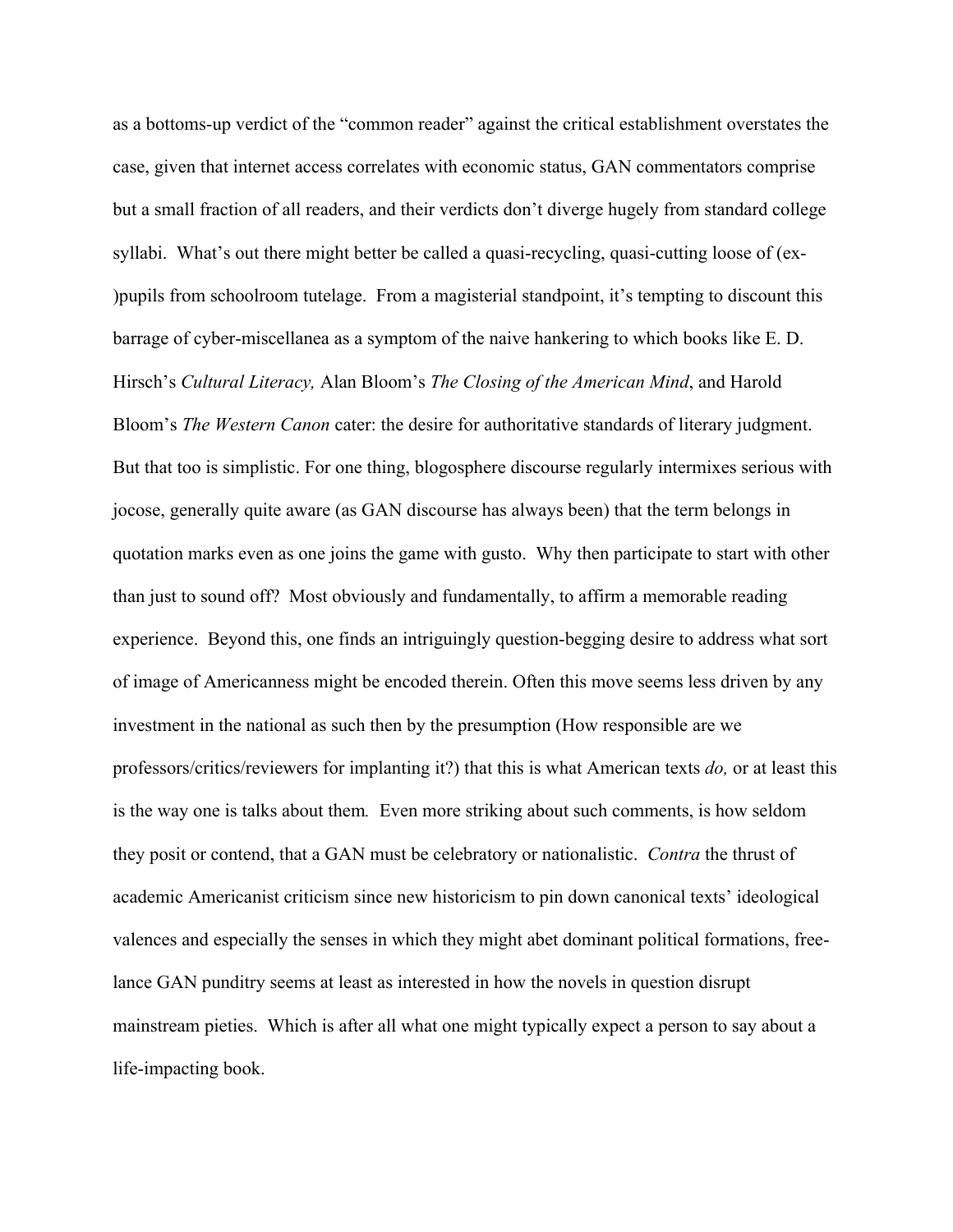This lively conversation raises the provocative question of how an old-fashioned yearning for monuments stubbornly persisting into today's putatively postcanonical era can manage to coexist with a strong penchant for images or performances of national failure and with a fuzzy, inchoate sense of the "national" itself. I hope to explain the logic(s) of that paradox by reanalysis of several dozen fictive exempla in terms of the generic "masterplot" structures and intellectual genealogies that inform and reticulate them, in the context of the long history of GAN discourse telegraphically sketched here.

A look at the case of *Moby-Dick,* than which no U. S. novel has been more monumentalized since 1950, not even *Huck Finn*, may help concretize some of this.To make discussion manageable, I focus initially on the genealogy and implications of a single favorite Melville motif.

#### *Moby-Dick* and the Specter of Anacharsis Cloots

The image in question is the spectacle of the thirty-some delegation led by Prussian baron Jean-Baptiste (*aka* "Anacharsis") Cloots (1759-94), self-styled "orator of the human race," before the French Assembly in 1790, purporting to represent "the 'oppressed nations of the universe'" in their national costumes, congratulating it for having "'restored primitive equality among men'" and promising that 'encouraged by the glorious example of the French, all the peoples of the universe . . . would soon break the yoke of the tyrants who oppress them'" (Schama, 474; Labbe, 305). Here are the three passages.

They were nearly all Islanders in the Pequod. Isolatoes too, I call such, not acknowledging the common continent of men, but each *Isolato* living on a separate continent of his own. Yet now, federated along one keel, what a set these Isolatoes were! An Anacharsis Clootz deputation from all the isles of the sea, and all the ends of the earth, accompanying Old Ahab in the Pequod, to lay the world's grievances before that bar from which not very many of them came back. (Melville 1852, 121)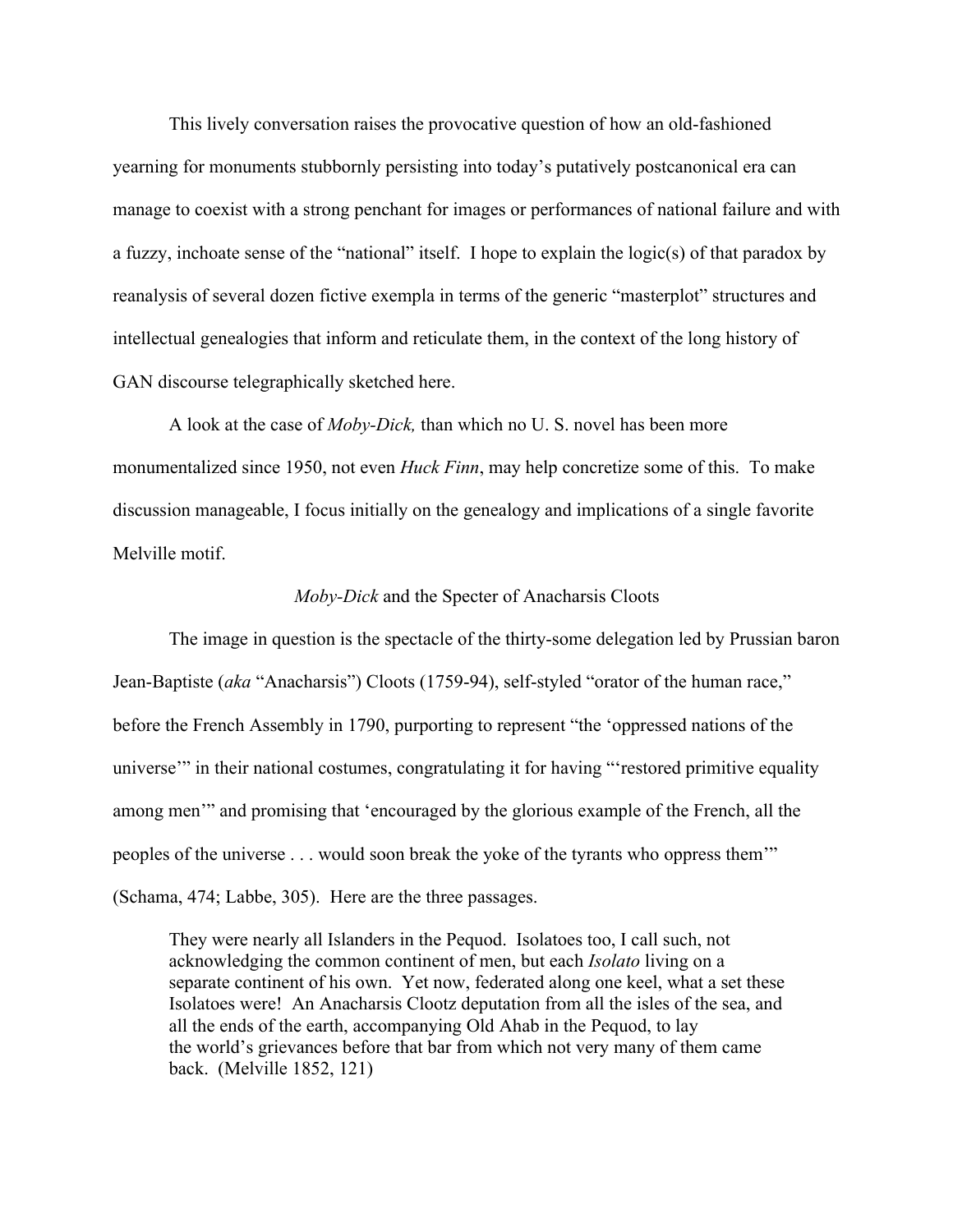As among Chaucer's Canterbury pilgrims, or those oriental ones crossing the Red Sea towards Mecca in the festival month, there was no lack of variety. Natives of all sorts, and foreigners; men of business and men of pleasure; parlor men and backwoodsmen . . . Northern speculators and Eastern philosophers; English, Irish, German, Scotch, Danes, Santa Fé traders in striped blankets, and Broadway bucks in cravats of cloth of gold; fine-looking Kentucky boatmen, and Japanese-looking Mississippi cotton-planters; Quakers in full drab, and United States soldiers in full regimentals; slaves, black, mulatto, quadroon; modish young Spanish Creoles, and old-fashioned French Jews; Mormons and Papists; Dives and Lazarus; jesters and mourners, teetotalers and convivialists; deacons and blacklegs; hard-shell Baptists and clay-eaters; grinning negroes, and Sioux chiefs solemn as highpriests. In short, a piebald parliament, an Anacharsis Cloots congress of all kinds of that multiform pilgrim species, man. (Melville 1857, 9)

In jovial sallies right and left, his white teeth flashing into view, he [the handsome black sailor the narrator remembers having once seen in Liverpool] rollicked along, the center of a company of his shipmates. These were made up of such an assortment of tribes and complexions as would have well fitted them to be marched up by Anacharsis Cloots before the bar of the first French Assembly as Representatives of the Human Race. At each spontaneous tribute rendered by the wayfarers to this black pagod of a fellow–the tribute of a pause and stare, and less frequently an exclamation–the motley retinue showed that they took that sort of pride in the evoker of it which the Assyrian priests doubtless showed for their grand sculptured Bull when the faithful prostrated themselves. (Melville 1924, 2469)

Melville doubtless got this cameo from Carlyle's *History of the French Revolution,* which scoffingly treats the incident as a sideshow perpetrated by a loony utopian and hypocrite to boot, a *bon vivant* patrician masquerading as a man of the people (Carlyle 269-270). So too Simon Schama in the leading narrative history of our time, lumping Clootz with the "lunatics and thugs on the left" (Schama 808). But Melville's first and third iterations if not also the second find something poignantly riveting about the raggle-taggle melange of human types. He evidently grasped that Cloots was both an unstable overreacher destined to join the ringleaders of the Terror only to be purged as an extremist by Robespierre just before *his* fall, yet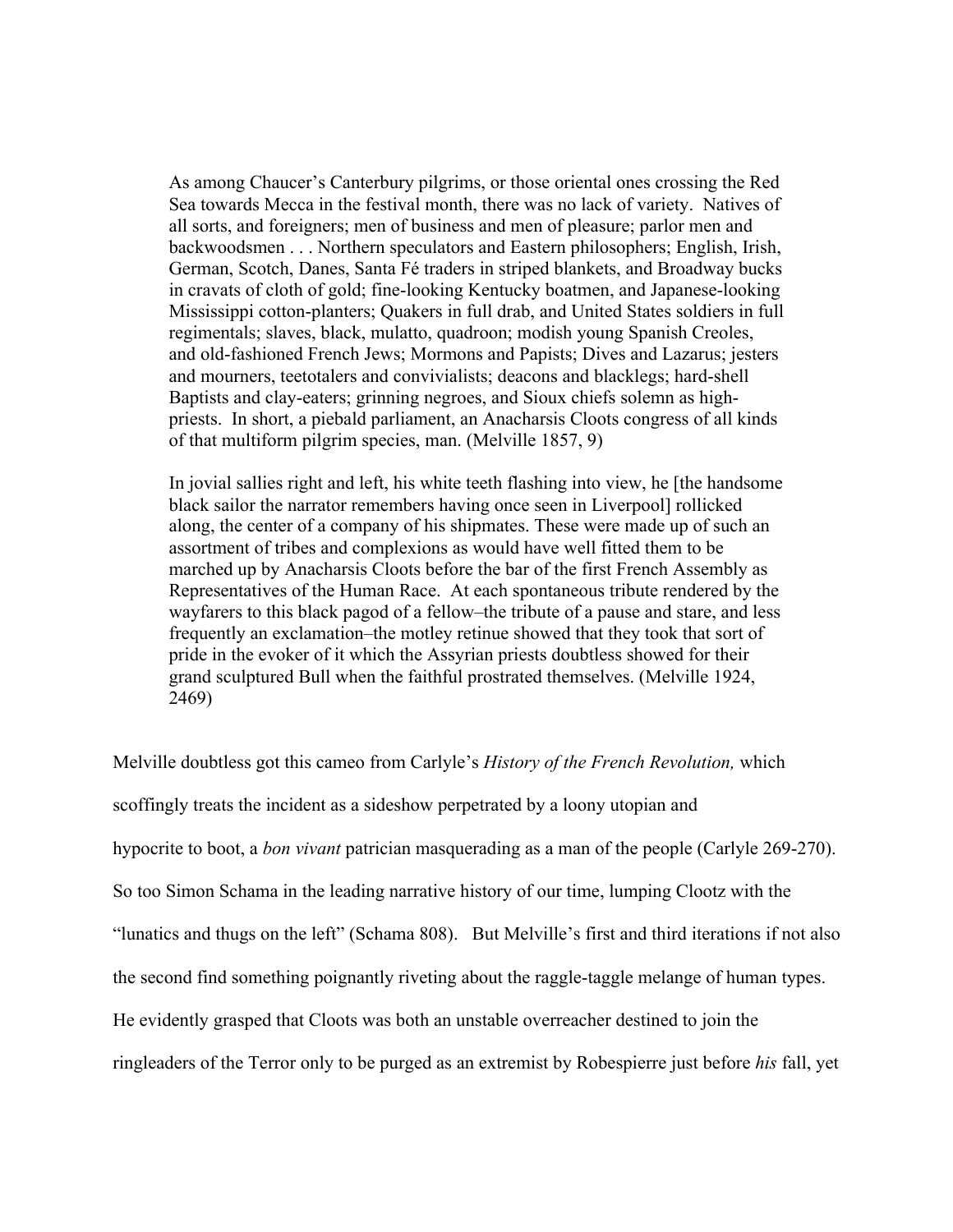also a committed advocate of the first-ever statutory declaration of Human Rights--the 1789 Declaration of the Rights of Man and Citizen (Hunt 16, 220-223), distinctive among his fellow revolutionaries for extension of equal rights to all peoples of the world. From his brother Gansevoort's political travails as well as from Carlyle, Melville would have recognized "Anarcharsis Cloots" as a conservative byword for political demagoguery (Rogin 61), and from Thomas Paine's *Age of Reason* he would have perceived the sense of fraternity between Clootz and that most wayward of the nation's founders (Paine 731): as a fellow anti-clerical, as the only other non-French member of the Revolutionary Convention, and as a conscious disseminator of the idea of human rights transnationally.

To view Melville's fictive social microcosms through this Clootsian lens is to foreground the elasticity of his investment in the national as such. *The Confidence-Man*'s passenger list embeds what at first looks like its distinctively national collage within a universalized framing conception of all humanity on pilgrimage. –As if frontier America were just one site of a much more far-reaching ritual process, or agenda of social possibility. Its bemusement sits at the opposite end of a continuum from the open-eyed wonder of Malcolm X beholding the unimaginable multiracial concourse of the Hajj. The handsome black sailor vignette has far more to do with comradeship than nationness, functioning as one of a series of heterotopic diversions from or postponements of the mainplot's cooptation by the blinkered state of emergency Captain Vere imposes on the *Bellipotent* under claim of national security, starting with Billy's successes aboard the significantly-named *Rights of Man*.The *Moby-Dick* passage conceives the *Pequod*'s federation of isolatoes at least as much as a funky League of Nations as of capitalism Yankee style headed for destruction, though it's that too. It too underscores how Melville's fictive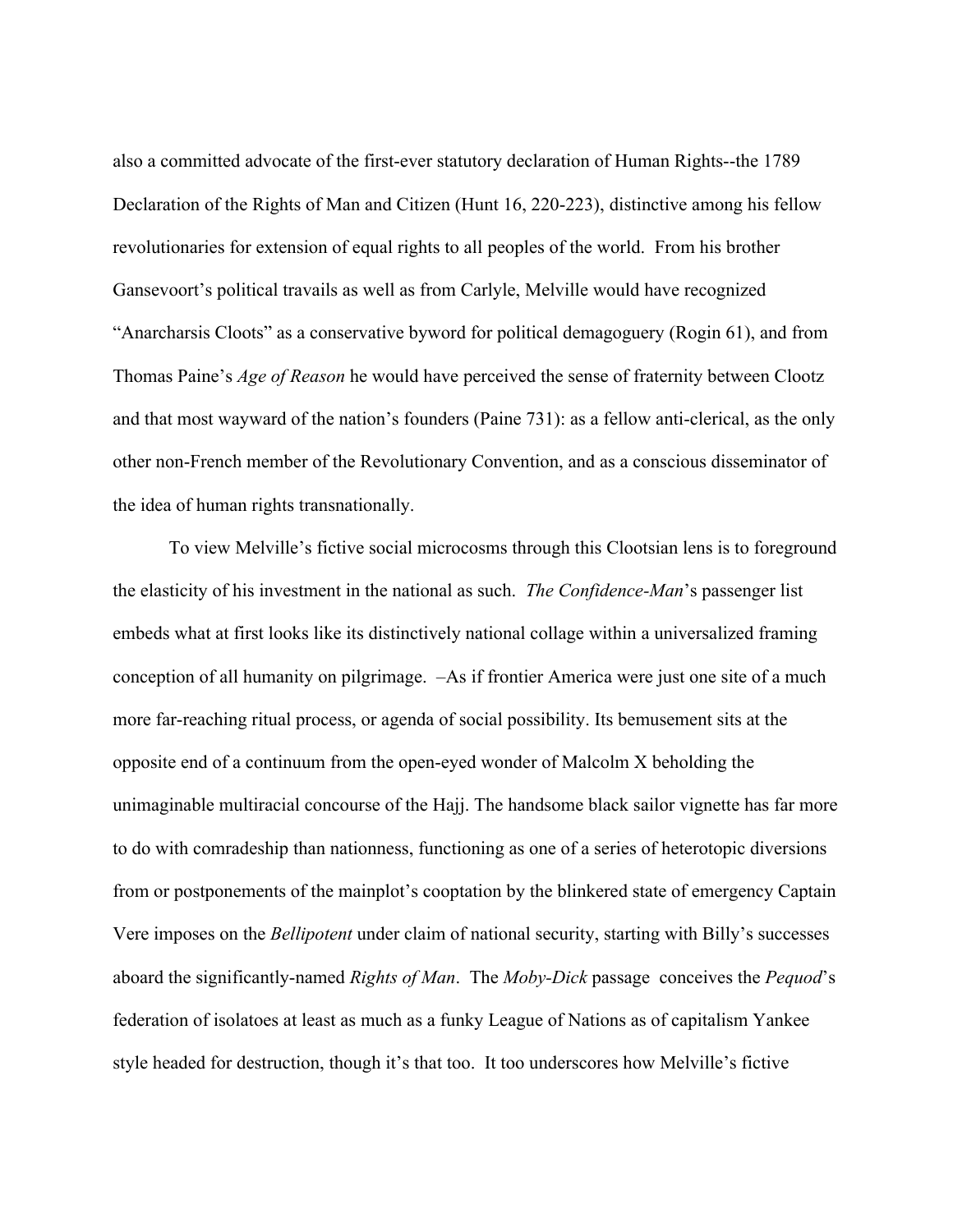microcosms and indeed the whole set I take up from the Templeton of James Fenimore Cooper's *Pioneers* (1823) (*cf.* Simpson 155-183) to Karen Tei Yamashita's *Tropic of Orange* (1999) is in the first instance an age-of-revolution legacy that extends itself in multiple directions and spatial scales, other than just the national, key to *Moby-Dick*'s plot though it also is that the coffin the *Pequod* turns into could only have been made in the States.

Still more elastic, and commensurately more problematic, than the symbolic geography of Melville's refigurations of Cloots is their informing vision of social solidarity and order. To get at that, I turn to C. L. R. James, the first commentator to identify *Moby-Dick*'s globalhistoric import as a prophetic rendition of the consequences of U. S. transnational capitalism dramatized by its meticulous portraits of the crew, its work-world, and the supremely competent captain driven mad by the system within which he has risen–who for James uncannily anticipates "how the society of free individualism would give birth to totalitarianism and be unable to defend itself against it" (James 2001, 12-15, 50, 54). Also one of the few Melvillians to take seriously his fascination for Cloots, James also strenuously distances the two. "Whereas Clootz thought of uniting all men in a Universal Republic, based on liberty, equality, fraternity, brotherhood, human rights, etc., Melville . . . had not the faintest trace of these windy abstractions . . . . His candidates for the Universal Republic are bound together" by their world of work" (James 2001, 19-20). This comports with James's most daring claim, that Melville "intend[ed] to make the crew the real heroes of his book, but [was] afraid of criticism." From which it follows that the nutty fantast Cloots must be rigorously distinguished from the "meanest mariners, renegades and castaways," who "remain sane and human" (James 2001, 18, 48).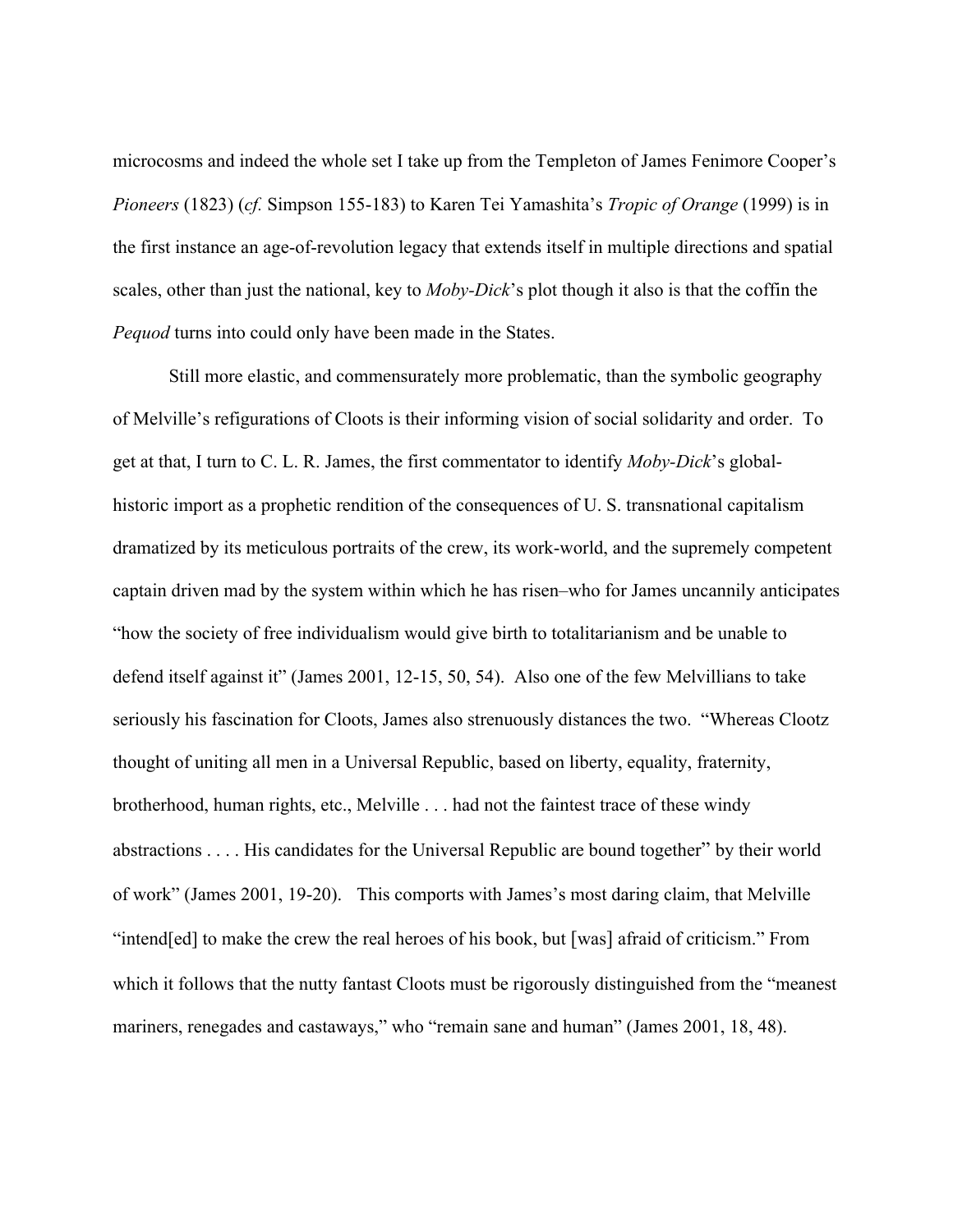Here, however, James's horizon arguably gets foreshortened by what Donald Pease calls the "future anterior" mode of his act of reading (Pease 2004, 216), the context of vainly desiring a contemporary mutiny, consigned as he was with fellow detainees to Ellis Island by Cold War xenophobia on the way to deportation. James's desire to immunize Melville against Cloots bespeaks an inconsistency in his reading of Ahab both in relation to Ishmael (whom James dismisses as the wrong kind of isolato, the impotent intellectual: "the man without will") (James 1993, 84), by contrast to whom Ahab is the robustly forceful veteran seafarer gone wrong, and to the crew, by contrast to whom he's a mad despot. James's odd mixture of respect and disdain toward Ahab resonates with Melville's several enlistments of the Cloots pageant to hint at key issues of social control: how, whether, and to what end a heterogeneous crowd is to be made coherent, in the service of whatever collective purpose. *The Confidence-Man* imagines a leaderless assemblage cohering only around a vague conception of pilgrimage, remaining little more than a bemusing metonymic series of antithetical etceteras. *Billy Budd* imagines a natural aristocracy harmonized from the top down by the handsome sailor's charisma. The *Moby-Dick*  version, most complexly, imagines an otherwise unassimilable group of men marshaled into *ad hoc* order by a leader purporting to rectify the world's grievances. The pivotal verbs "federated" and "accompanying" both equivocate as to the compulsion vs. voluntarism required, and the metaphor of petition also equivocates as to the nature and validity of the "grievances." Comprehensive inclusiveness and purposeful orderliness, even hierarchical in some sense, seem proffered as terms both of worth and danger.

Such hedging is not merely local to the Clootz motif. Throughout, it drives *Moby-Dick's*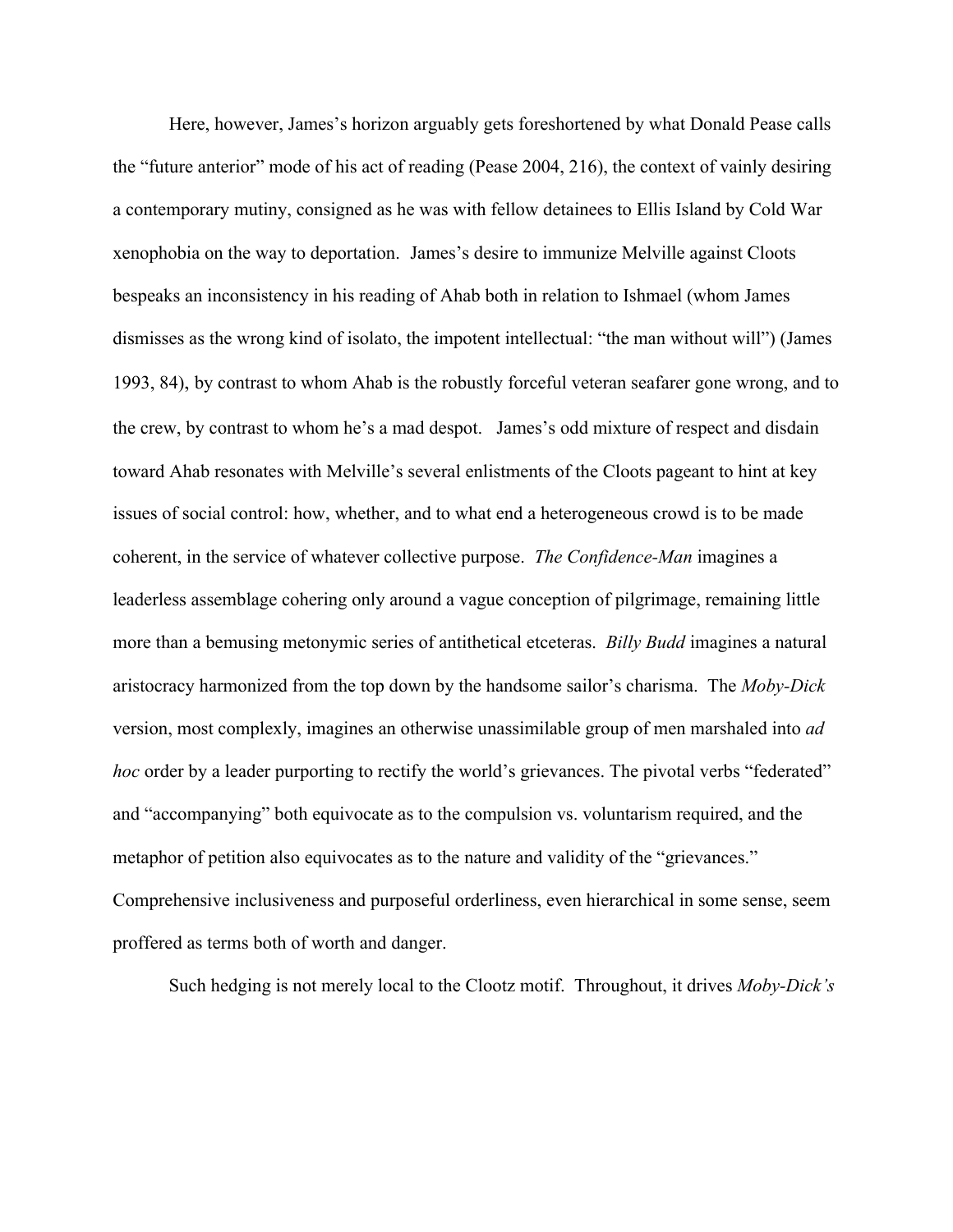equivocal macro-structure as an observer-hero narrative (*cf.* Buell 1979), its dual epicenters of Ahab, the purposeful man who compromises his agenda as little as he can, *vs.* Ishmael, the man of reflection who problematizes that agenda to the maximum: the mentally hyperactive, sometimes hilariously irreverent critic of Ahabian dominance also enmeshed by it in voice as well as body, suffusing his meditations to the point that magnifies, indeed mythifies, the stakes of the quest even as he "resists" it through his combination of critique and parody. But unlike other observer-hero narratives–*Heart of Darkness*, *Great Gatsby*, Thomas Mann's *Doctor Faustus*, *et al.–Moby-Dick's* first personness notoriously disappears for the last part of the text save the epilogue–a swerve often deemed a flaw but arguably a stroke of genius, dramatizing a further stage of usurpation of the novel's primary counter-voice during the last stages of the chase, though without authorizing the usurping hero, since the narrative voice now becomes the olympian third-person that orchestrates all of Melville's subsequent long fictions. Here *Moby-Dick* as rhetorical construct renegotiates for the last time the question posed repeatedly from "Extracts" on, quintessentialized by the Cloots vignettes–the conundrum at the heart of democratic philosophy: the extent to which and the authority by which an assemblage shall be subject to order vs. collectively or individually empowered.

The correspondence between this muting of the dramatized narrator and *Moby-Dick*  citations at the level of popular culture during the past half century is striking. One of the conspicuous ironies of this novel's canon history is that since it achieved great American novel status and through whatever process of cultural-capital-incentivized trickledown it become a text of frequent reference for journalists, cartoonists, and bloggers as well as for academics, ther's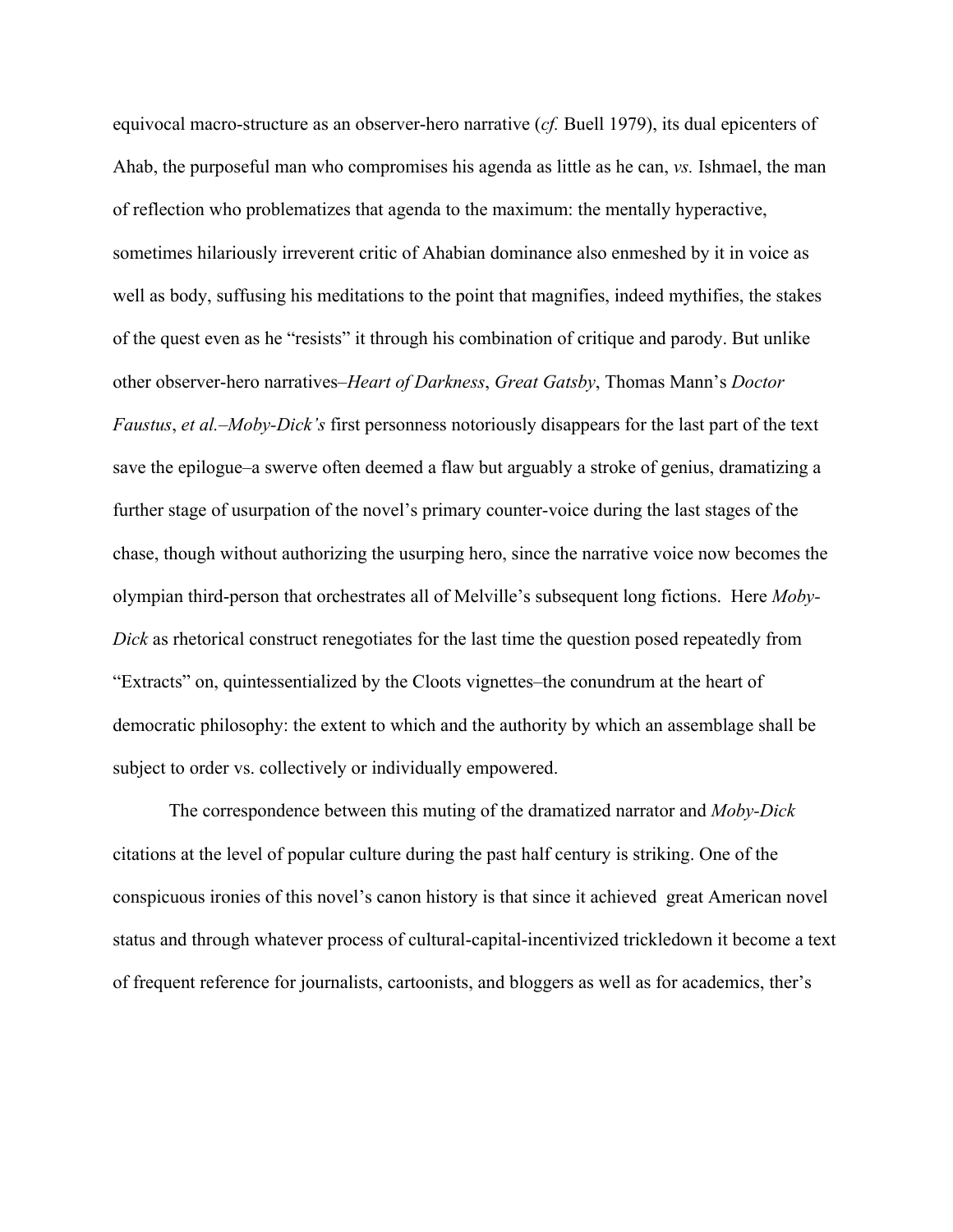been a pronounced disconnect between the predominant critical identification with the Ishmaelean perspective ushered in by Matthiessen's *American Renaissance* (Mathiessen 396- 466) and later subjected to ideological critique by revisionist Americanists as symptomatic of Cold War era free-world liberal anti-Stalinism and the popular reception of *Moby-Dick* during the same period (and beyond).11 In the popular discourse, Ishmael scarcely exists, unless one counts novelistic echoes (*e.g.* Kurt Vonnegut's "Call me Jonah" to open *Cat's Cradle* or Thomas Pynchon's Tyrone Slothrop in *Gravity's Rainbow)*. 1950s filmgoers remembered not the Ishmael of Richard Baseheart but the Ahab of Gregory Peck (an American literature concentrator as a Berkeley undergraduate). Modern *Moby-Dick* cartoons are nearly all about Ahab and the whale, like my own personal favorite, a Rene Baur creation that drolly alludes to Clootsian prosecutorialism through an imagined courtroom scene where Ahab is in the dock being crossexamined by an attorney, harpoon in hand, on behalf of the white whale, who sulks in the background: "So, Captain Ahab, I put it to you that you were deliberately stalking my client.12

Another striking feature of media recyclings of *Moby-Dick* is their variegated political valence. They aren't the monopoly of the left or the right; nor do they always put a "totalitarian" or even negative spin on Ahabian presumption. As a negative image of vengeful monomania, Ahab may stand not only for the American military-industrial establishment's obsession with Vietnam or communist China, or Reagan's with the Sandinistas in Nicaragua, or Kenneth Starr's prosecution of Clinton, but also for the liberal media's alleged conspiracy against Nixon, for Nixon's fraught relation to Eisenhower ("awe and fascination soured with fear and a desire to supplant"), for anti-corporate harassment of Microsoft's monopolism, for Rudolph Giuliani's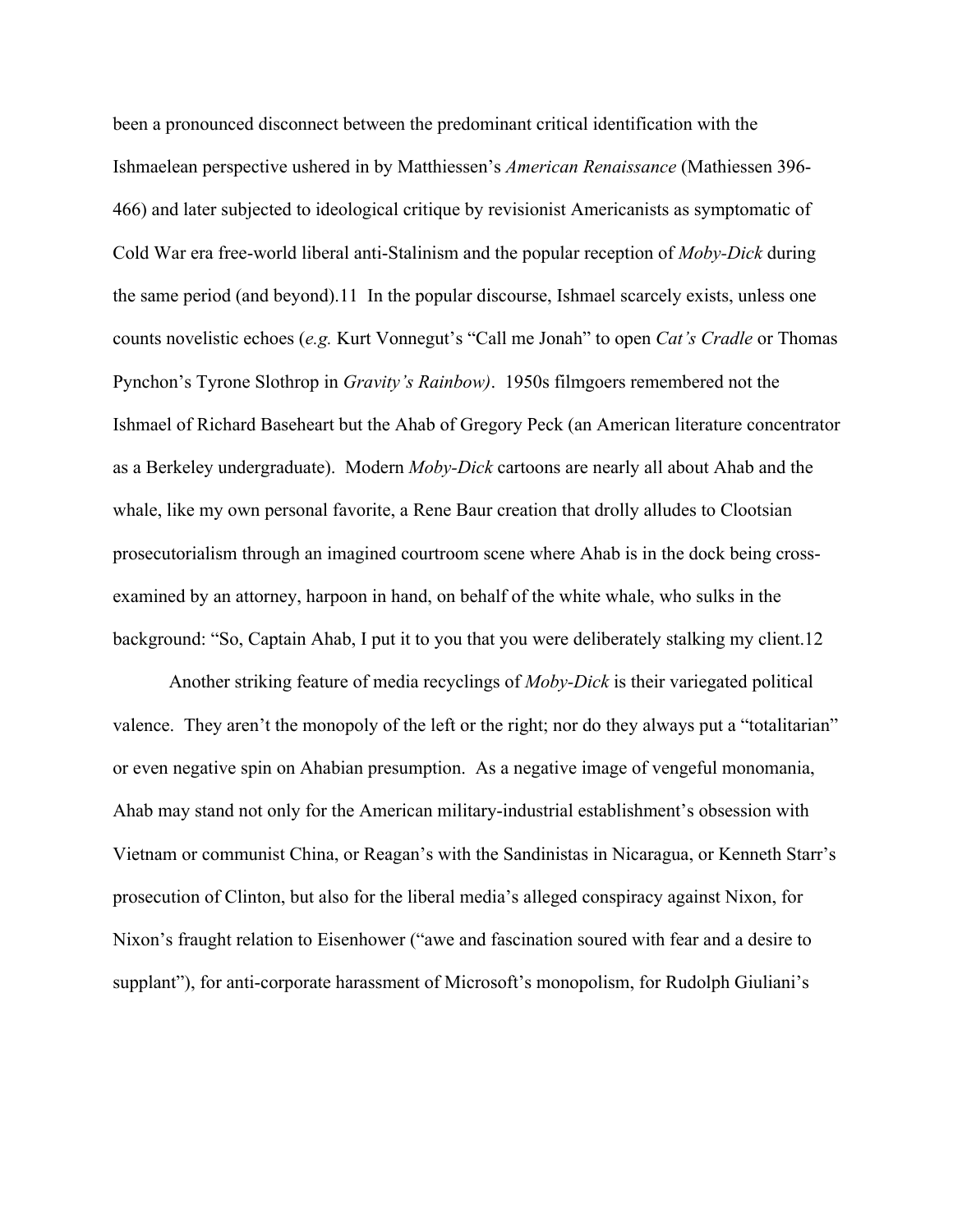prosecution of Drexel Burnham Lambert as District Attorney of New York City, for Canadian fishery officials' voting for selective lifting of the international ban on whaling, etc. –In the course of which Ahabism sometimes also gets softened into a synonym for quixoticism of whatever sort, like Adlai Stevenson III trying to form a third party in Illinois to stand against Governor Jim ("The Whale") Thompson, British Prime Minister John Major trying to control a "whale of a depresssion," or New York Yankee slugger Roger Maris, the first to break Babe Ruth's home run record in 1961, not quite managing to do it in the span of the old-time 154 game season. Which *can* mean, a quite sympathetic view of Ahabas with the baseball story (by prominent African American columnist James Reston, for whom Ahab seems one of the great legendary "gallant failures of life."13

Repoliticize that diagnosis at a more intellectualized level, and one gets the neo-Lawrance Thompsonian version of Ahabian "madness" that launched contemporary Americanist whiteness studies, Toni Morrison's "Unspeakable Things Unspoken" (1988) which rehabilitates Ahab as the indispensable agent of resisting hegemonic whiteness: "the only white male American heroic enough to slay the monster that was devouring the world as he knew it" (Morrison 143, Thompson).14 Even though Morrison makes a special point of stressing the importance of the "Whiteness of the Whale" chapter, like the journalistic fraternity at large she deletes Ishmael: the challenge to the baleful racist *status quo* is entirely Ahab's. Here we see a fortuitous rounding back to what seems to have been the very first African American commentary on *Moby-Dick*, that of antebellum African American physician and polymath James McCune Smith, in Frederick Douglass' *Paper* (1856),for whom the lesson of the novel as a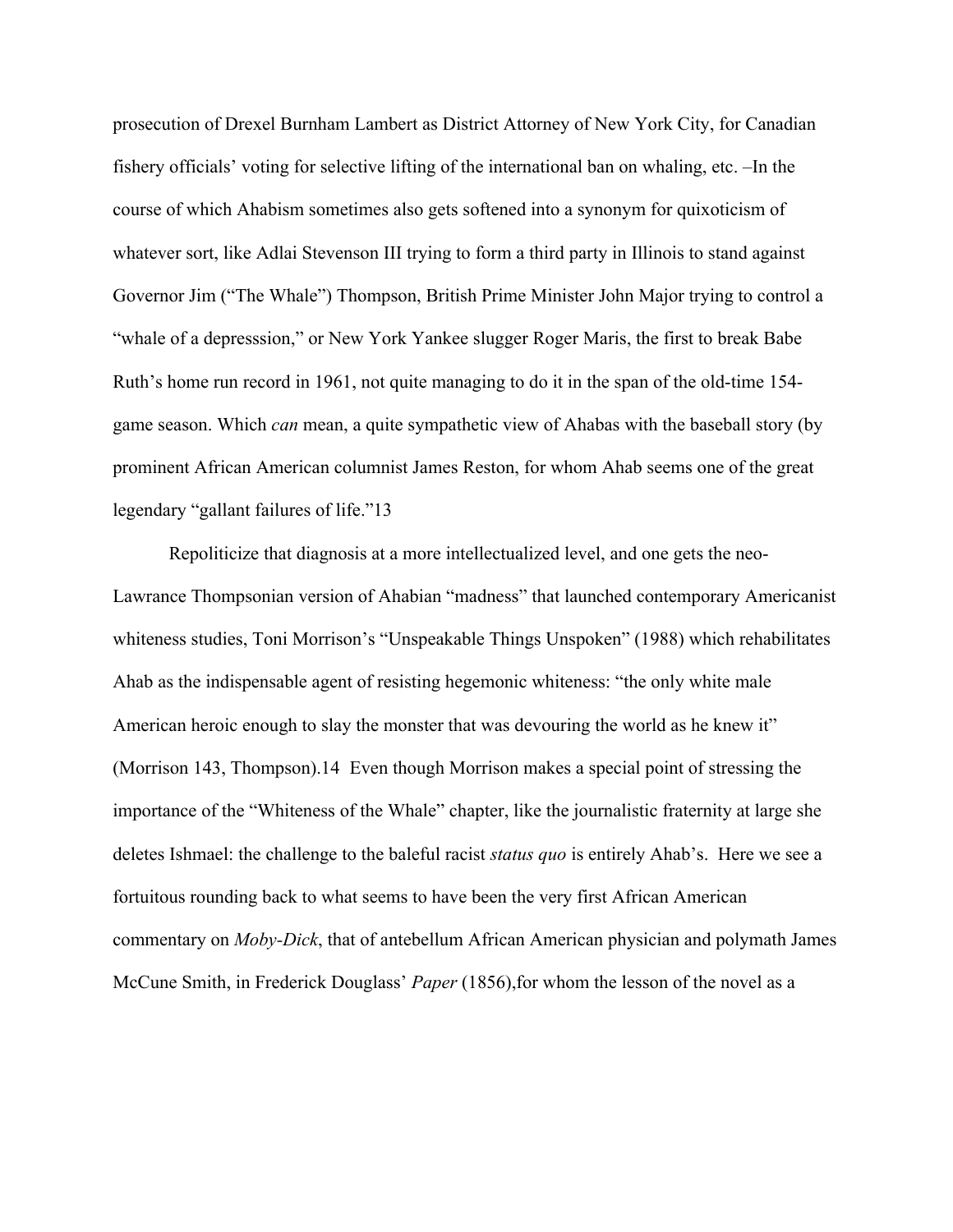meditation on the possible righting of social wrongs boiled down to the necessity of firm rather than feckless anti-slavery leadership (McCune Smith 146).

None of this proves that *Moby-Dick* itself validates Ahabian force against Ishmael's dubieties or the claims of cross-cultural sociality, nor that popular culture is wiser than academic criticism. But no less self-evidently, extra-academic, middlebrow, and even lowbrowhipshooting retakes of supposed masterplots (what Pierre Bourdieu calls "naive citatology" [Bourdieu 139]) must be factored into any serious analysis of what counts as great American novelism in order to be faithful to the legacy of this (or any culturally influential) narrative, all the more so given than the GAN idea itself is and has always been more a demotic than an academic enthusiasm. Books that accrue GAN charisma inevitably get appropriated in multiple disparate ways, uncontrollable beyond a point by the original authorizing "institutions which conserve the capital of symbolic goods" (Bourdieu 121), in this case critical and pedagogical establishments. *Moby-Dick* is notable but not unique in provoking such mutiny, readerly hijackings orthogonal, even antithetical, to "established" interpretations. Individually, they're often laughable; collectively they're worth noting; sometimes (*e.g.* McCune Smith, Morrison) they're deeply interesting. In the present case, as I've tried to show, one if not the only revelation to be gleaned from the unofficial discourse generated by *Moby-Dick* since it achieved GAN status is its reminder that the novel's central figure of resistance against whatever limit condition (whether or not deemed legitimate) is Ahab, not James's mariners, nor the Ishmael of Cold War liberal critics who followed Matthiessen's lead, nor the recuperated Ishmael of critics of Cold War critical revisionism (*cf.* Spanos). All this follows logically from *Moby-Dick*'s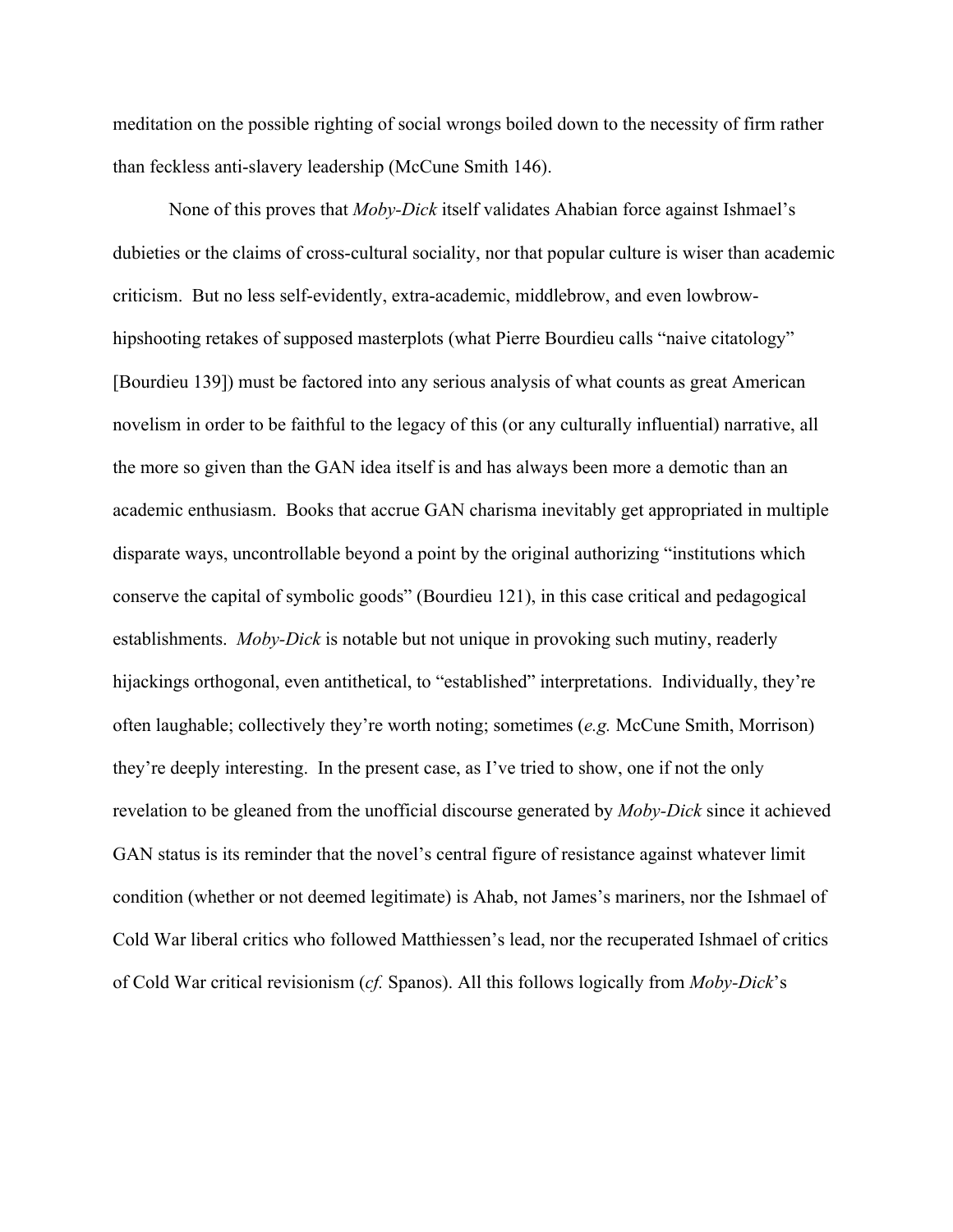version of the Clootsian microcosm: Cloots the impressario of that otherwise anonymous delegation of heteroglot delegation of multinationals. That encapsulation predicts *Moby-Dick*'s revisionist swerve from the standard observer-hero plotline, a performance that in turn helps ensure that when boiled down *ex post facto* to the bare bones, according to what would seem to be a general rule of popularization of classic texts (*Cf.* Preston 32-33, on *Robinson Crusoe* and *Gulliver's Travels*), it gets effectively reduced to the faceoff between Ahab and the whale.

Meanwhile, the metamorphic reinvention of the Cloots vignette in Melville's later work bears out the experimental cast of his own thinking, registered obliquely by the element of drollery in latter-day popular appropriations, considerably more common than what one finds in reception history of (say) *The Scarlet Letter.* Melville invests Cloots (and much else in *Moby-Dick* besides) with a Carlylean grotesquerie that leaves it to the reader to surmise at every point whether what's being ventured is prophecy or parody or both. The effect presages the reprise of Marx-Engels passionate-sardonic invocation of Europe haunted by the communist "specter" reprised in Derrida's metahistorical *Specters of Marx*, where the infusion of the ludic into the passionate also reflects–among other motives–self-conscious ambiguation of seemingly failed enterprise(s), Clootz's and the *Pequod*'s in the one case, the "collapse" of Marxism in the other (Derrida). *Moby-Dick* stands somewhere in between taking the prospect of some future completion of democratic-style heroism seriously and spoofing it as doomed from the get-go owing to whatever combination of leaderly hubris and fecklessness on the crew's part. This problematic is more or less shared by the other novels I've mentioned that employ the heteroglot assemblage device, the GAN template of which the Cloots cameo in miniform and the whole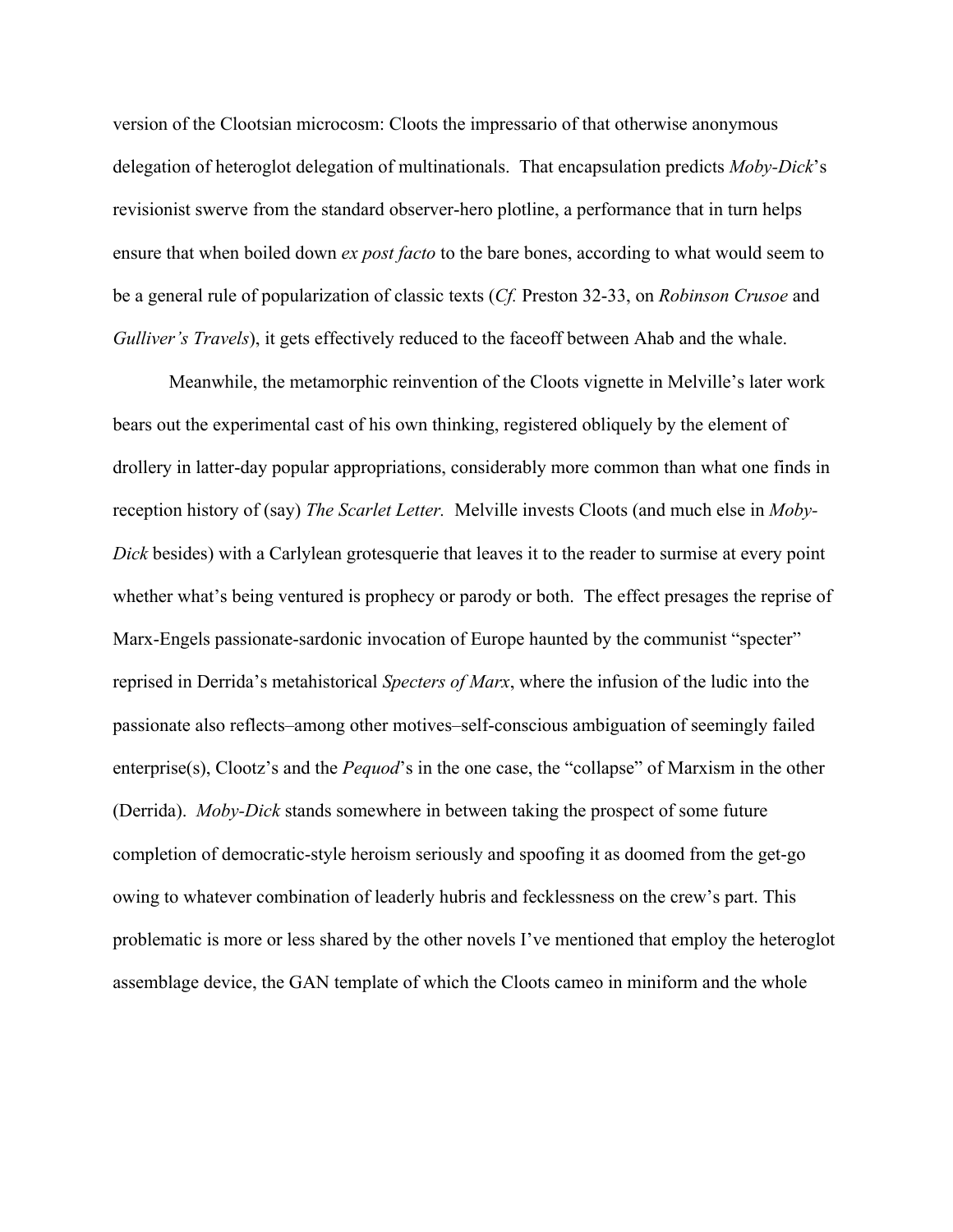dramatization of the shipboard microcosm it miniaturizes are avatars. Here and elsewhere, the admixture of hopeful and sardonic tonalities inherent in *Moby-Dick*'s treatment of the Clootsian pageant of liberty's needful extension throughout the world resonates with Eric Foner's glasshalf-empty, ironic but hopeful scenario of freedom in U. S. history as a history of not-yetrealization (Foner).

All this to my mind argues for the unkillability of the GAN aspiration itself, indeed for the likelihood of its thriving all the more vigorously under threat of national emergency or decomposition, insofar as a hankering for the GAN–whether conceived as singular or plural– bespeaks a continuing desire for vicarious participation, however skeptical, in a work of social envisionment conceived as still and maybe forever incomplete. Whether after another 150 years this process will seem to have worked more toward the end of realizing robuster images of democratic inclusion than toward reinscribing an ideology of natural aristocracy, social darwinism, or the cynicism of ideals repeatedly betrayed, remains an question. But this very openness will help ensure that the GAN lives on as fantasy if not as achieved result.15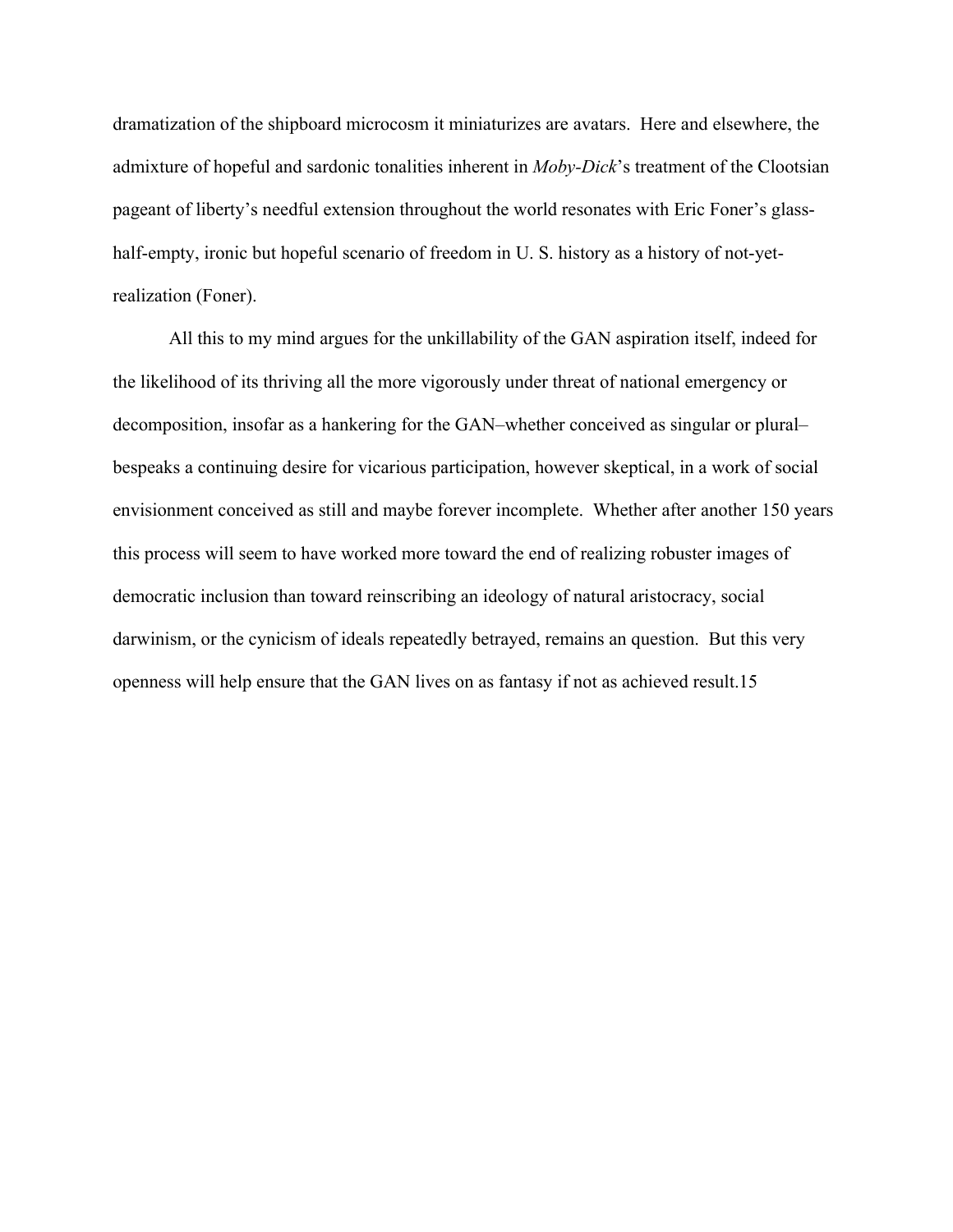### Bibliography

Allen, James L. "The Great American Novel," *Independent* (July 24, 1891): 1403-04. Amis, Martin. "A Chicago of a Novel," *Atlantic Monthly*, 276 (October 1995): 114-127. Anderson, Benedict. *Imagined Communities: Reflections on the Origin and Spread of* 

*Nationalism.* London: Verso, 1983.

Andrews, William L. "Mark Twain and James W. C. Pennington: Huckleberry Finn's Smallpox Lie," *Studies in American Fiction*, 9 (Spring 1981): 103-112.

Anesko, Michael, ed. *Letters, Fictions, Lives: Henry James and William Dean Howells.*  New York: Oxford UP, 1997.

Arac, Jonathan. *Huckleberry Finn as Idol and Target: The Functions of Criticism in Our Time*. Madison: University of Wisconsin Press, 1997.

Baker, Peter, and Michael A. Fletcher. "Rove to Leave White House Post," *Washington Post*. 14 August 2007.

Baym, Nina. "Melodramas of Beset Manhood: How Theories of American Fiction Exclude Women Authors," *American Quarterly,* 33 (1981): 123-139.

Bhabha, Homi K. "DissemiNation: Time, Narrative, and the Margins of the Modern

Nation." *Nation and Narration.* Ed. Bhabha. London: Routledge, 1990. Pp. 291-322.

Blight, David W. *Race and Reunion: The Civil War in American Memory.* Cambridge: Harvard University Press, 2003.

Bourdieu, Pierre. *The Field of Cultural Production: Essays on Art and Literature.* Ed. Randal Johnson. Cambridge: Polity, 1993.

Brennan, Timothy. "The National Longing for Form." *Nation and Narration.* Ed. Homi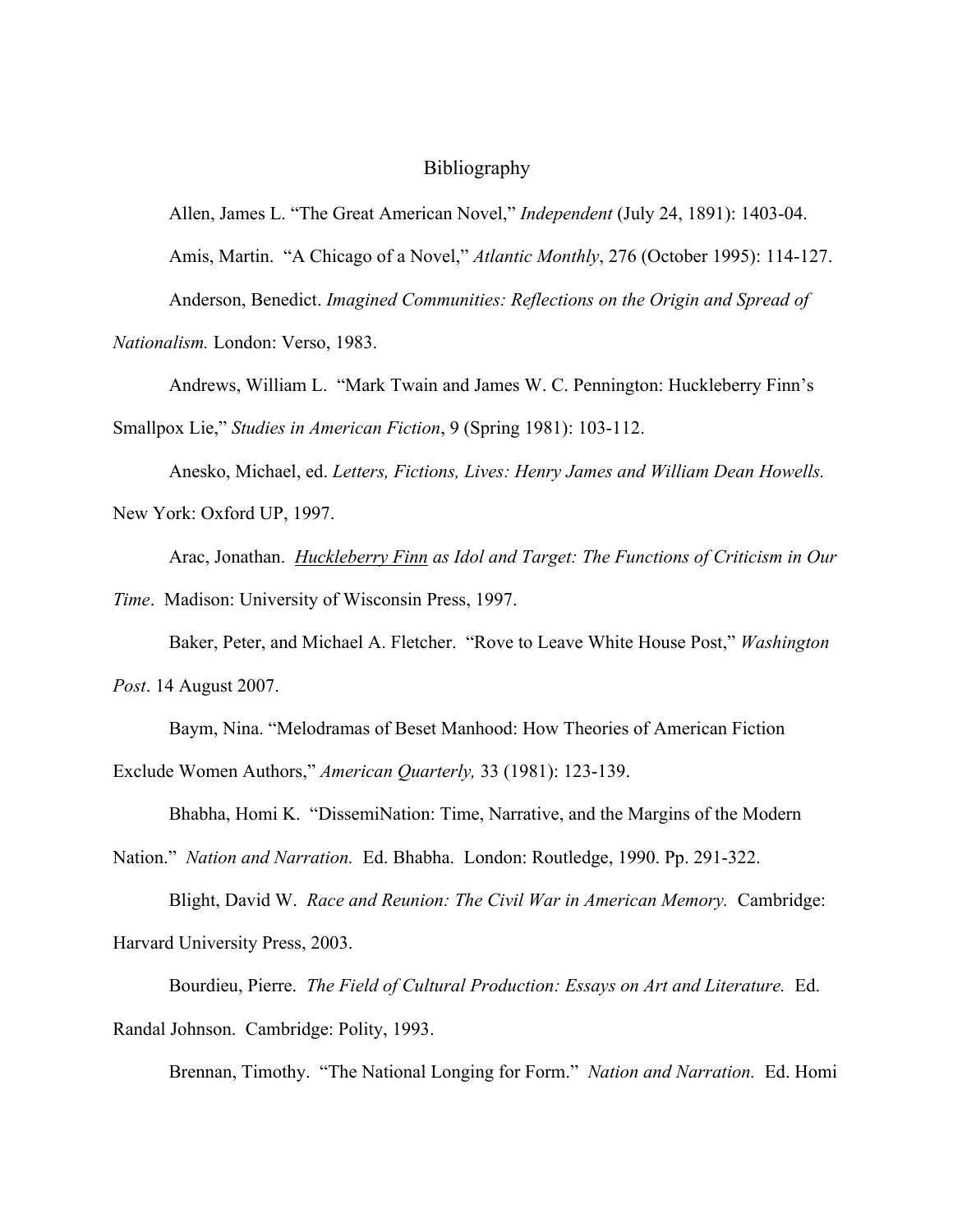K. Bhabha. London: Routledge, 1990. Pp. 44-70.

Brown, Herbert B. "The Great American Novel," *American Literature,* 7 (1935): 1-14.

Buell, Lawrence. "Hawthorne and the Problem of 'American Fiction': the Example of

*The Scarlet Letter*." *Hawthorne and the Real: Bicentennial Essays.* Ed. Millicent Bell.

Columbus: Ohio State University Press, 2005.

\_\_\_\_\_\_\_\_\_\_\_\_\_\_. "Observer-Hero Narrative," *Texas Studies in Literature and Language,*  21 (1979): 93-111.

\_\_\_\_\_\_\_\_\_\_\_\_\_\_. "The Rise and 'Fall' of the Great American Novel," *Proceedings of the American Antiquarian Society*, 104 (October 1994): 261-283.

Campbell, Charles A., Jr. "'The Great American Novel': A Study in Literary

Nationalism." Ph. D. Diss., University of Minnesota, 1951.

Carlyle, Thomas. *A History of the French Revolution: A History.* New York: Modern Library, 1934.

Casanova, Pascale. *The World Republic of Letters*. Trans. M. B. DeVevoise. Cambridge, MA: Harvard University Press, 2004.

DeForest, J. W. "The Great American Novel." *The Nation,* 6 (9 January 1868): 27-29. Derrida, Jacques. *Specters of Marx: The State of the Debt, The Work of Mourning, and* 

*the New International.* Trans. Peggy Kamuf. New York: Routledge, 1994.

Dreiser, Theodore. "The Great American Novel." *American Spectator Yearbook.* New

York: Frederick A. Stokes, 1934. Pp. 16-25.

Evans, Brad. *Before Cultures: The Ethnographic Imagination in American Literature, 1865-1920.* Chicago: University of Chicago Press, 2005.

Fluck, Winfried. *Inzenierte Wirklichkeit: Der Amerikanische Realismus 1865-1900.*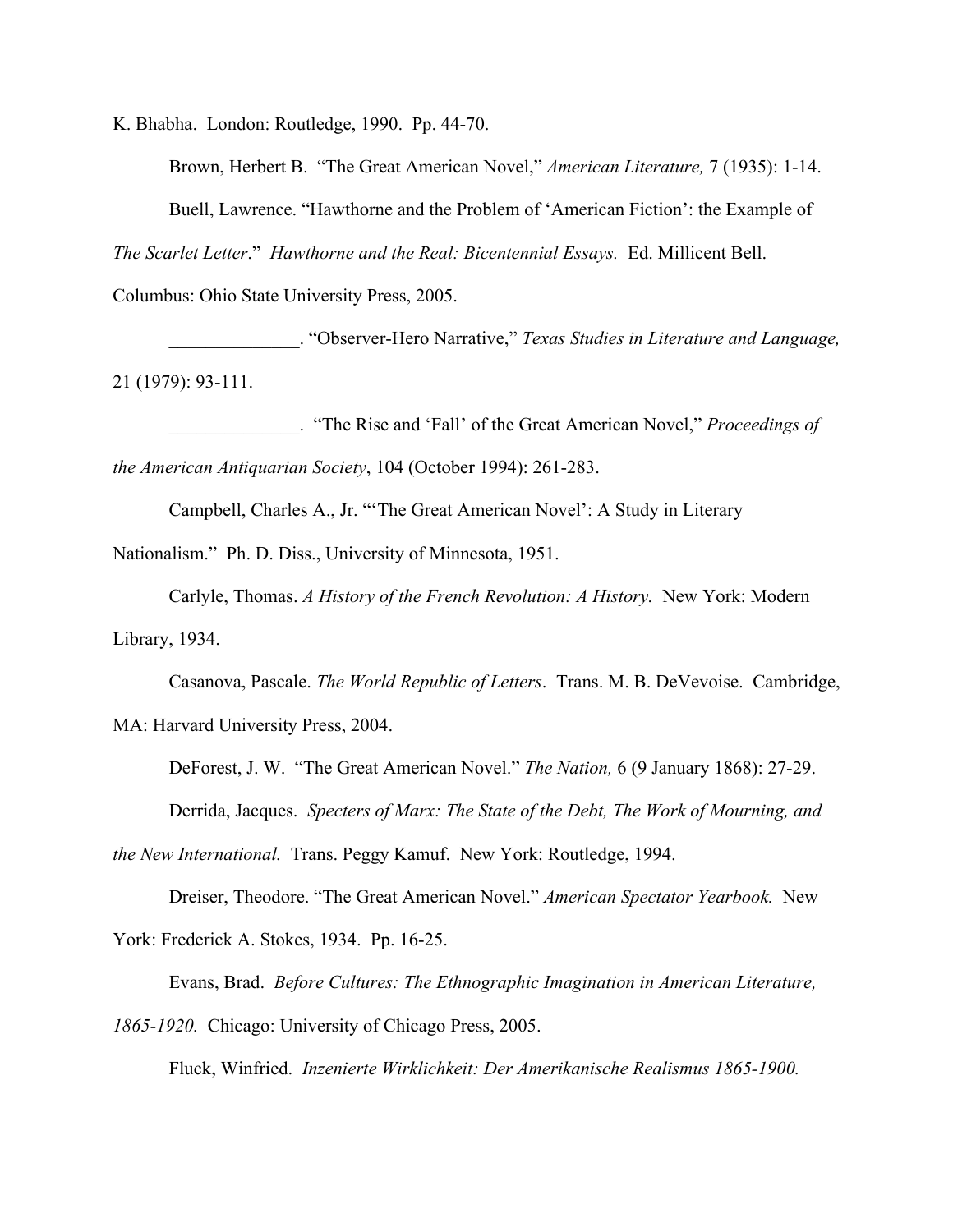Munich: Wilhelm Fink, 1992.

Foner, Eric. *The Story of American Freedom.* New York: Norton, 1998.

Giles, Paul. "The Deterritorialization of American Literature." In *Shades of the Planet:* 

*American Literature as World Literature*, ed. Wai Chee Dimock and Lawrence Buell. Princeton:

Princeton University Press, 2007. Pp. 39-61.

Glissant, Edouard. *Caribbean Discourse: Selected Essays.* Trans. J. Michael Sash.

Charlottesville, VA: University Press of Virginia, 1989).

Hunt, Lynn. *Inventing Human Rights.* New York: Norton, 2007.

James, C. L. R. *American Civilization*. Ed. Anna Grimshaw and Keith Hart. Cambridge, MA: Blackwell, 1993.

James. C. L. R. *Mariners, Renegades & Castaways: The Story of Herman Melville and the World We Live In: The Complete Text*. Ed. Donald E. Pease. Hanover: University Press of New England, 2001.

Kingston, Maxine Hong. "Cultural Mis-readings by American Reviewers," *Asian and Western Writers in Dialogue: New Cultural Identities*, ed. Guy Amirthanayagam (London: Macmillan, 1982), 57-58.

Knox, George. "In Search of the Great American Novel," *Western Review,* 5 (Summer 1968): 64-77.

\_\_\_\_\_\_\_\_\_\_\_\_ "The Great American Novel: Final Chapter," *American Quarterly,* 21 (Winter 1969): 667-682.

Labbe, François. *Anacharsis Cloots: le Prussien Francophile.* Paris: L'Harmattan, 1999. Mackethan, Lucinda H. "Huck Finn and the Slave Narratives: Lighting Out as Design," *Southern Review,* 20 (Spring 1984): 247-264Mailer, Norman. Quoted in *The Odyssey of John*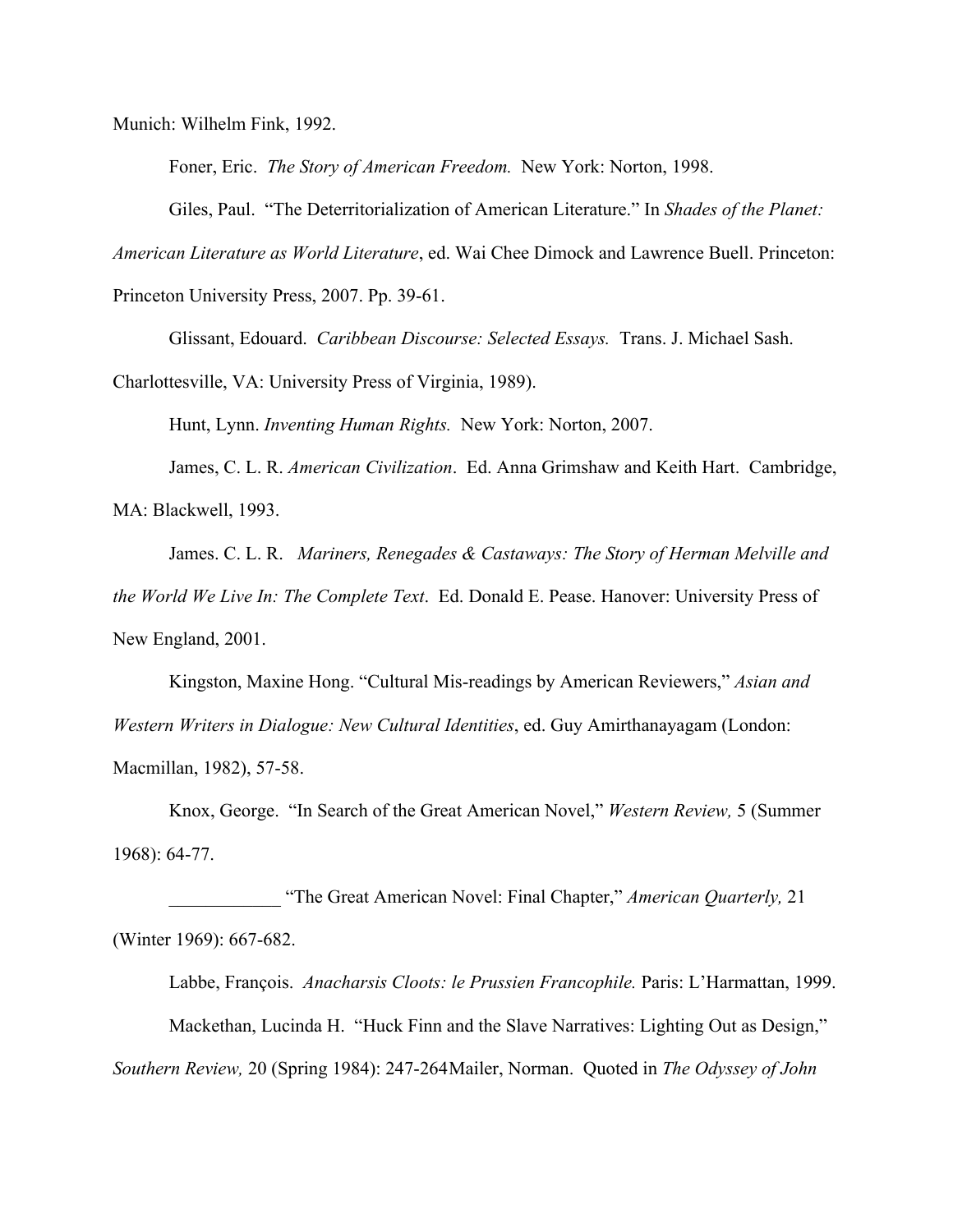*Dos Passos*, prod. Stephen Talbot . Annandale, VA: Educational Film Center, 1994.

Martin, Jay. *Harvests of Change: American Literature, 1865-1915.* Englewood Cliffs, NJ: Prentice-Hall, 1967.

Matthiessen, F. O. *American Renaissance: Art and Expression in the Age of Emerson and Whitman.* London: Oxford University Press, 1941.

McGurl, Mark. *The Novel Art: Elevations of American Fiction After Henry James.*  Princeton: Princeton University Press, 2001.

Melville, Herman. *Billy Budd, Sailor. Norton Anthology of American Literature, 1820-*

*1865* (1923). 7<sup>th</sup> ed. Ed. Nina Baym, et al. New York: Norton, 2007. Pp. 2468-2523.

\_\_\_\_\_\_\_\_\_\_\_\_\_\_. *The Confidence-Man* (1857). Ed. Harrison Hayford *et al.* Evanston: Northwestern University Press, 1984.

\_\_\_\_\_\_\_\_\_\_\_\_\_\_. *Moby-Dick or The Whale* (1852). Ed. Harrison Hayford *et al.* 

Evanston: Northwestern University Press, 1988.

Mensh, Elaine, and Harry Mensh. *Black, White, and Huckleberry Finn: Re-Imagining the American Dream.* Tuscaloosa: University of Alabama Press, 2000.

Morrison, Toni. "Unspeakable Things Unspoken: The Afro-American Presence in

American Literature," *Michigan Quarterly Review*, 28 (Winter 1989): 1-34.

Norris, Frank. "The Great American Novelist." *The Literary Criticism of Frank Norris.* 

Ed. Donald Pizer. Austin: University of Texas Press, 1964. Pp. 122-124.

Paine, Thomas. 1790 "Preface" to *The Age of Reason*, *Part the Second*. *Collected* 

*Writings*. Ed. Eric Foner. New York: Library of America, 1995.

Pease, Donald E. "The Extraterritoriality of the Literature for Our Planet," *ESQ: A Journal of the American Renaissance*, 50. I-iii (2004).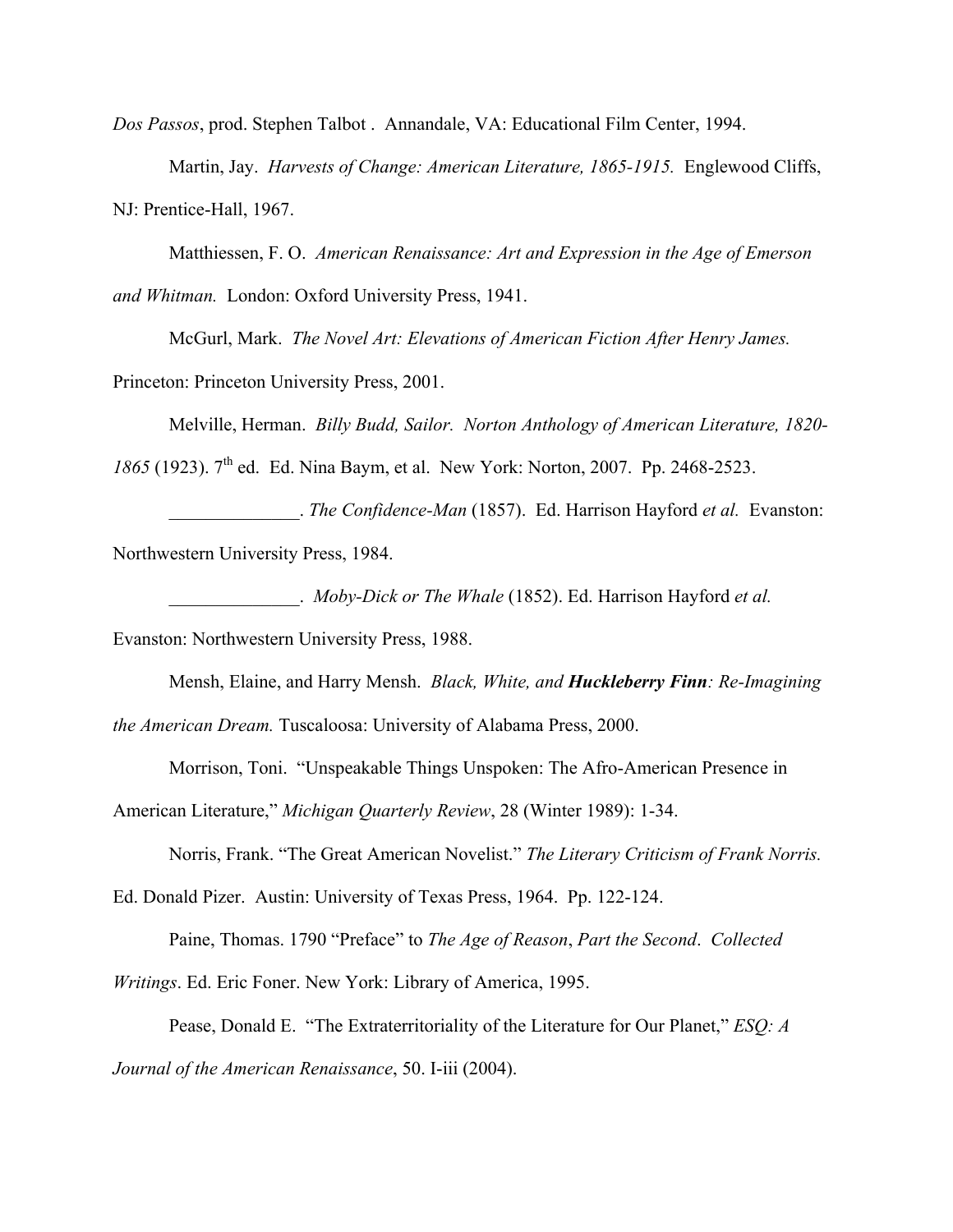\_\_\_\_\_\_\_\_\_\_\_\_. *Visionary Compacts: American Renaissance Writings in Cultural Context.* Madison: University of Wisconsin Press, 1987.

Perosa, Sergio. *American Theories of the Novel, 1793-1903.* New York: New York University Press, 1983.

Preston, Michael J. "Rethinking Folklore, Rethinking Literature: Looking at *Robinson Crusoe* and *Gulliver's Travels* as Folktales, A Chapbook-Inspired Inquiry." *The Other Print Tradition: Essays on Chapbooks, Broadsides, and Related Ephemera.* Ed. Cathy Lynn Preston and Michael J. Preston. New York: Garland, 1995. Pp. 19-73.

Renan, Ernest. "What is a Nation?" (1882). Rpt. *Nation and Narration*. Ed. Homi K. Bhabha. London: Routledge, 1990. Pp. 8-22.

Rogin, Michael. *Subversive Genealogies: The Politics and Art of Herman Melville*. New York: Knopf, 1983.

Rushdy, Ashraf H. A. *Neo-slave Narratives: Studies in the Social Logic of a Literary* 

*Form.* New York: Oxford University Press, 1999. Schama, Simon. *Citizens: A Chronicle of the French Revolution*. New York: Knopf, 1989.

Schorer, Mark. *Sinclair Lewis: An American Life.* New York: McGraw-Hill, 1961. Scott, A. O. "In Search of the Best," *New York Times Book Review,* 21 May 2006, 16-19. Silber, Nina. *The Romance of Reunion: Northerners and the South, 1865-1900*. Chapel

Hill: University of North Carolina Press, 1993.

Simpson, David. *The Politics of American English*. New York: Oxford University Press, 1986.

Smiley, Jane. "Say It Ain't So, Huck: Second Thoughts on Mark Twain's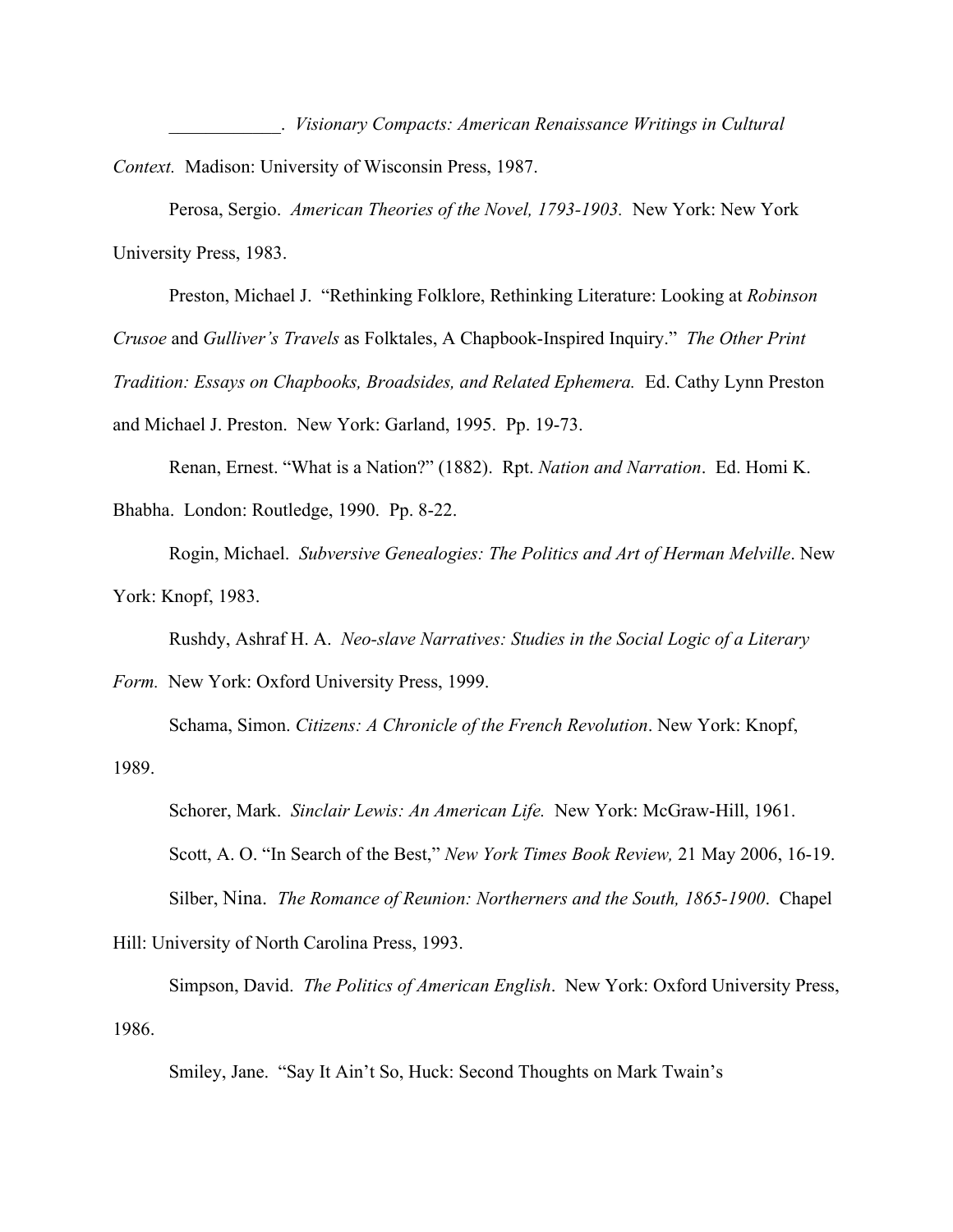'Masterpiece,'" *Harper's,* 292 (January 1996): 61-67.

Smith, James McCune. "Horoscope," *Frederick Douglass' Paper,* rpt. *The Works of James McCune Smith: Black Intellectual and Abolitionist*. Ed. John Stauffer. New York: Oxford University Press, 2006.

Sommer, Doris. *Foundational Fictions: The National Romances of Latin America.*  Berkeley: University of California Press, 1991.

Spanos, William. *The Errant Art of Moby-Dick: The Canon, The Cold War, and the Struggle for American Studies*. Durham: Duke University Press, 1995.

Thompson, G. Richard, and Eric Carl Link. *Neutral Ground: New Traditionalism and the American Romance Controversy.* Baton Rouge: Louisiana State University Press, 1999.

Thompson, Lawrance. *Melville's Quarrel with God.* Princeton: Princeton University Press, 1952.

Wharton, Edith. "The Great American Novel," *Yale Review,* 16, n.s. (1927): 646-656.

Williams, Alan. "Whatever Happened to the Great American Novel? (Part Deux),"

*Simon Magazine*, 10 May 2007.

Williams, Raymond. *The Country and the City.* New York: Oxford University Press, 1973.

Winship, Michael. "'The Greatest Book of Its Kind': A Publishing History of `Uncle

Tom's Cabin," *Proceedings of the American Antiquarian Society*, 109.ii (1999): 309-332.

Wolfe, Tom. "Why They Aren't Writing the Great American Novel Anymore: A Treatise on the Varieties of Realistic Experience," *Esquire,* 78 (December 1972): 152-158, 272.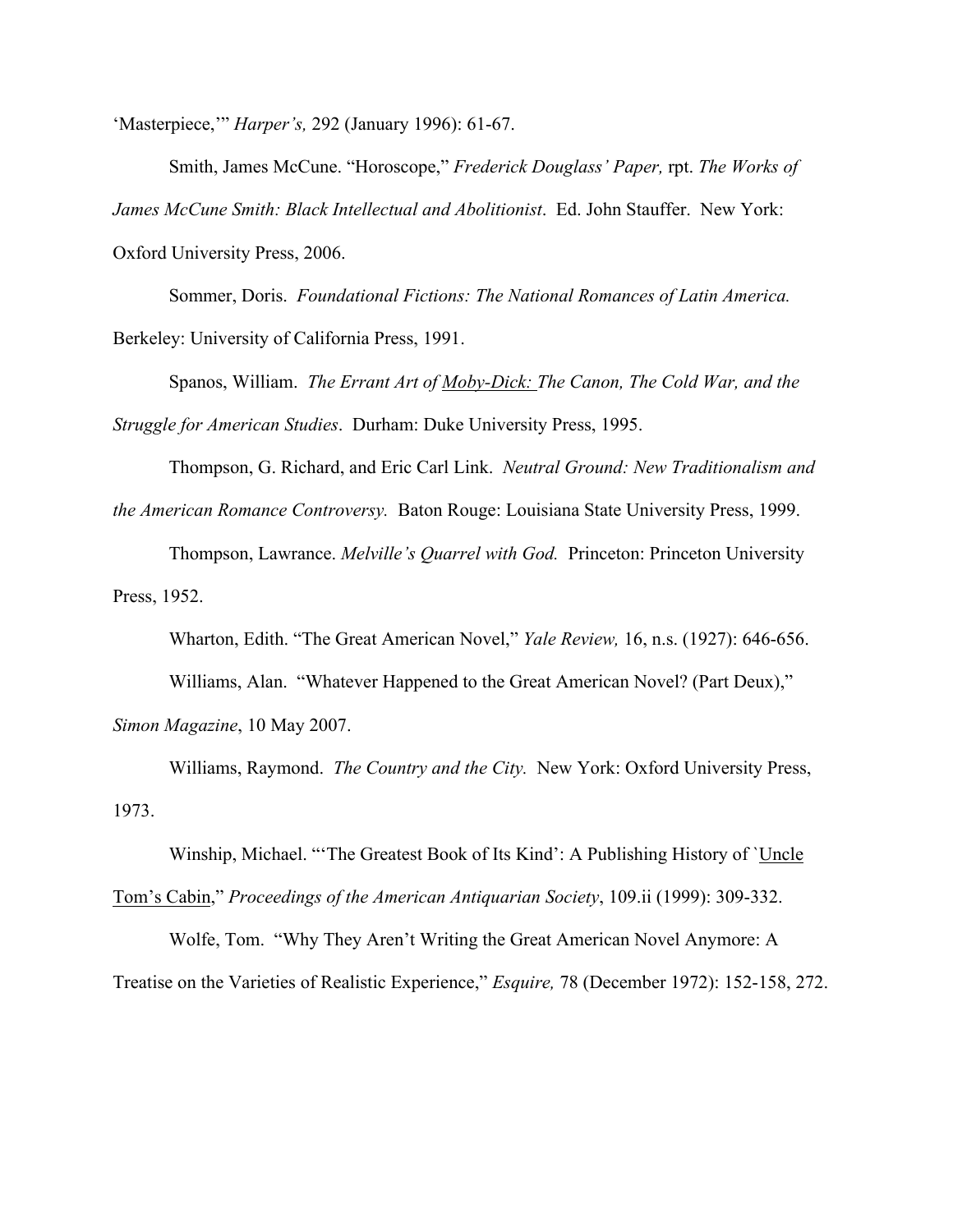Endnotes

1 In a letter of 1880 to William Dean Howells (Anesko 156-157). The context, a bemused reflection provoked by early notices of George Washington Cable's new novel *The Grandissimes,* is predictably ambiguous: it's impossible to say whether James is spoofing the whole idea or only the cliché-language of publishers' hypes.

2 See also for example Knox 1969, Brown, and Perosa. Martin is the mid-century critic to take the GAN idea most seriously.

3 Further disclosure: Asked about this statement in the late 1990s, Kingston opined to me that one today would wish rather to thin in terms of the "world" novel. But perhaps the disparate pronouncements are unsurprising given how Kingston's writing straddles "immigrant" and "diasporic."

4 Baym, personal correspondence.

 $\overline{a}$ 

5 Harriet Beecher Stowe, *Uncle Tom's Cabin: The Great American Novel, to be completed in six weekly numbers, price one penny each Saturday, August 7, 1852* (London: Vickers, 1852). The prefatory "A Few Words to the British Reader" characterizes *UTC* as "the most interesting and startling work of the age. . . . The work has produced, and is producing, such a sensation as no book ever produced before in America or in Europe." This rhetoric comports with the promotional puffery on both sides of Atlantic (see Winship).

6 For the fullest (but still quite incomplete) assemblage of documents, see Campbell. Buell 1994 covers some of the ground traversed here, but my thinking has changed considerably since then.

7 This for example this from a blogger who favors *Last of the Mohicans* (based perhaps on the film rather than the novel itself): "Found Moby Dick quite hard to get into, but after reading some of the above comments have decided to give it another go") (htto://thorntree.lonelyplanet.com/messagepost.cfm?postaction=reply&catid=46&threadid=1). As examples of late Victorian and turn-of-the-twenty-first century participatory discussion, compare the month-long controversy in the pages of the *San Francisco Examiner* by F. Bailey Millard's article "The Great American Novel" (27 December 1896) with the 2006 PBS special/online symposium on "The Great American Novel" (www.radioopensource.org/the-greatamerican-novel/) in the way of the *New York Times* poll (Scott).

8 The hypothesis that American fictional difference from British lay most distinctively in the former's preoccupation with "romance" as against "novelistic" modes most influentially derives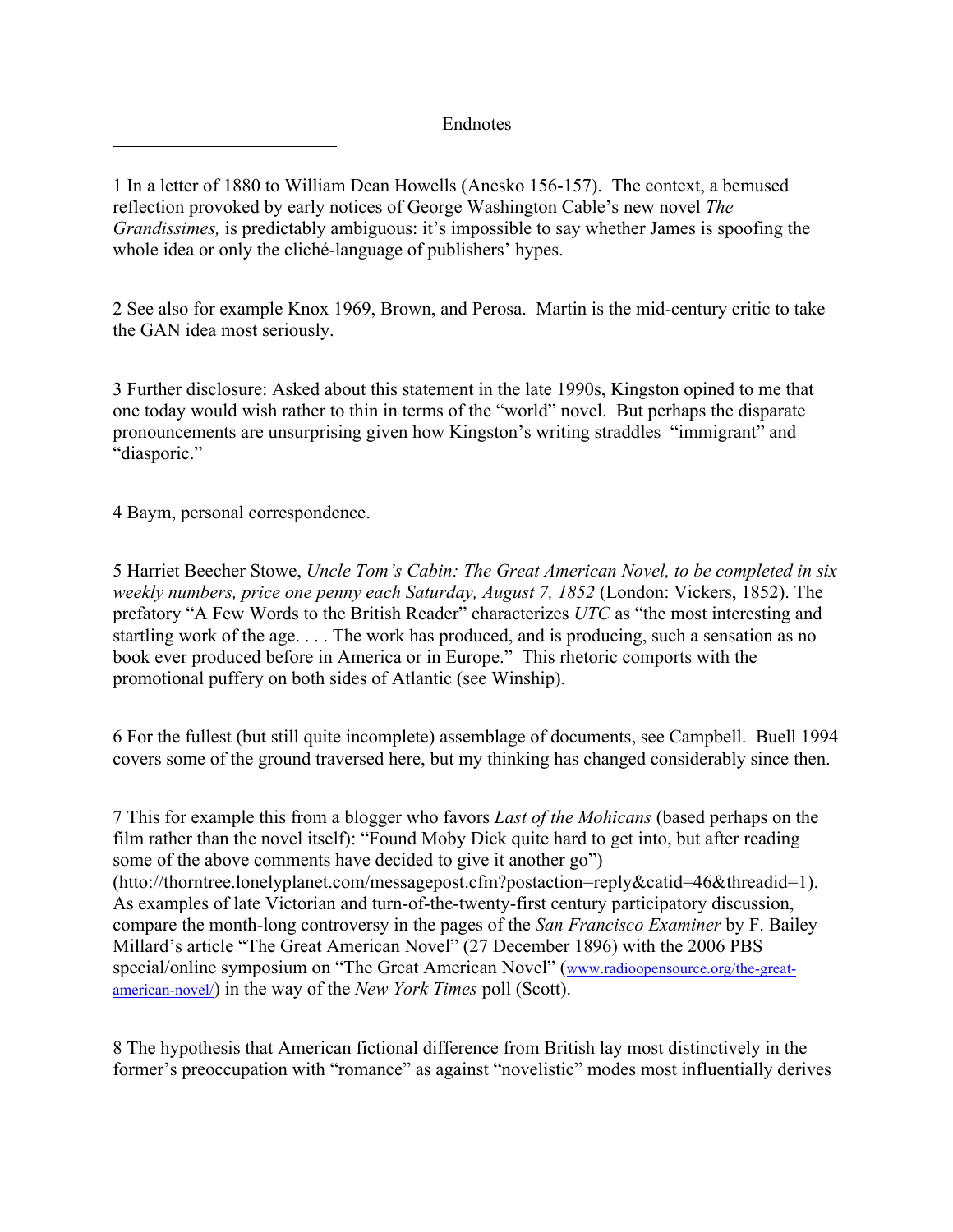$\overline{a}$ from the mid-20th century critics Lionel Trilling and Richard Chase. For the most influential critique of its limitations, see Baym; for the most extended later attempted rehabilitation of the hypothesis, see Thompson and Link. For the most sophisticated adjudication, see McGurl.

9 A symptomatic instance is the Wikipedia entry for "Great American Novel" (1 June 2007): http://en.wikipedia.org/wiki/Great\_American\_Novel . To let one other example stand for all, see also Christopher Schmitz's list of twenty "Contenders for Great American Novel" posted for at least since 2005 by amazon.com. *Huck Finn*, *Moby-Dick,* and *Scarlet Letter* are ranked 1, 2, and 3, with *Uncle Tom's Cabin* in seventh place. (The top-ranked post-1950 novel is Kerouac's *On the Road*, in 11<sup>th</sup> place.) (Http://www.amazon.com/Contenders-for-Great-American-Novel/1m/33H3DJF07GCDY)

10 See especially McGurl's calibrated account of the institutionalization of fictional modernism's aesthetic of difficulty in U. S. narrative practice as a discountenancing of Howellsian "militant probabalism" (46) not–at least during modernism's heyday–so much as a pursuit of anti-mimesis *per se* but as a valorization of smart vs. stupid.

11 The most influential statement has probably been Pease 1987, 235-275, as attested by, *e.g.,*  Spanos.

12 Http://www.cartoonstock.com ("Moby Dick cartoon 3). A noteworthy exception is a 1982 Gary Larson rear-view shot of a frustrated Ishmaelish scribbler straining for the right first sentence after five discards: "Call me Bill," etc. (Larson, *The Complete Far Side* [Kansas City: Andrews McMeel, 2003], 1: 190). Larson's several other cartoons that allude to *Moby-Dick* follow the norm (1: 26, 200, 383).

13 . "Ahab and the China Whale," quoting prominent Sinophile journalist Edgar Snow, *The Nation*, 17 May 1965; Anthony Lewis, "By Hate Possessed: Reagan's Nicaragua Obsession," *New York Times*, 24 March 1986; Arthur Schlesinger, Jr., "So Much for the Imperial Presidency," *New York Times*, 3 August 1998; Morrie Ryskind, "What Really Defeated Nixon," *Los Angeles Times,* 14 November 1962; John Leonard, "Mr. Nixon as the Last Liberal" (reviewing Gary Wills' *Nixon Agonistes*), *New York Times,* 15 October 1970; Lee Gomes, "The Microsoft Ruling: Rivals Rejoice but Await a Remedy Just as Tough," *8 November 1988; Wall Street Journal* "Captain Ahab Prosecutors," *Wall Street Journal* editorial, 29 December 1988; John Gray, "Grits Unable to Satisfy Critics Despite Exit from Whale Group," (Toronto) *Globe and Mail*, 30 June 1981 Gillian Bennett, "'Camera, Lights, Action!': The British General Election 1992 as Narrative Event," *Folklore,* 107 (1996): 95; Ray Hanania, Mary Gillespie, Alf Siewers, "Name His Party!" *Chicago Sun-Times,* 30 May 1986; James Reston, "The Asterisk That Shook the Baseball World," *New York Times*, 1 October 1961

14 Morrison's own principal source in Melville studies was Rogin's interpretative biography.